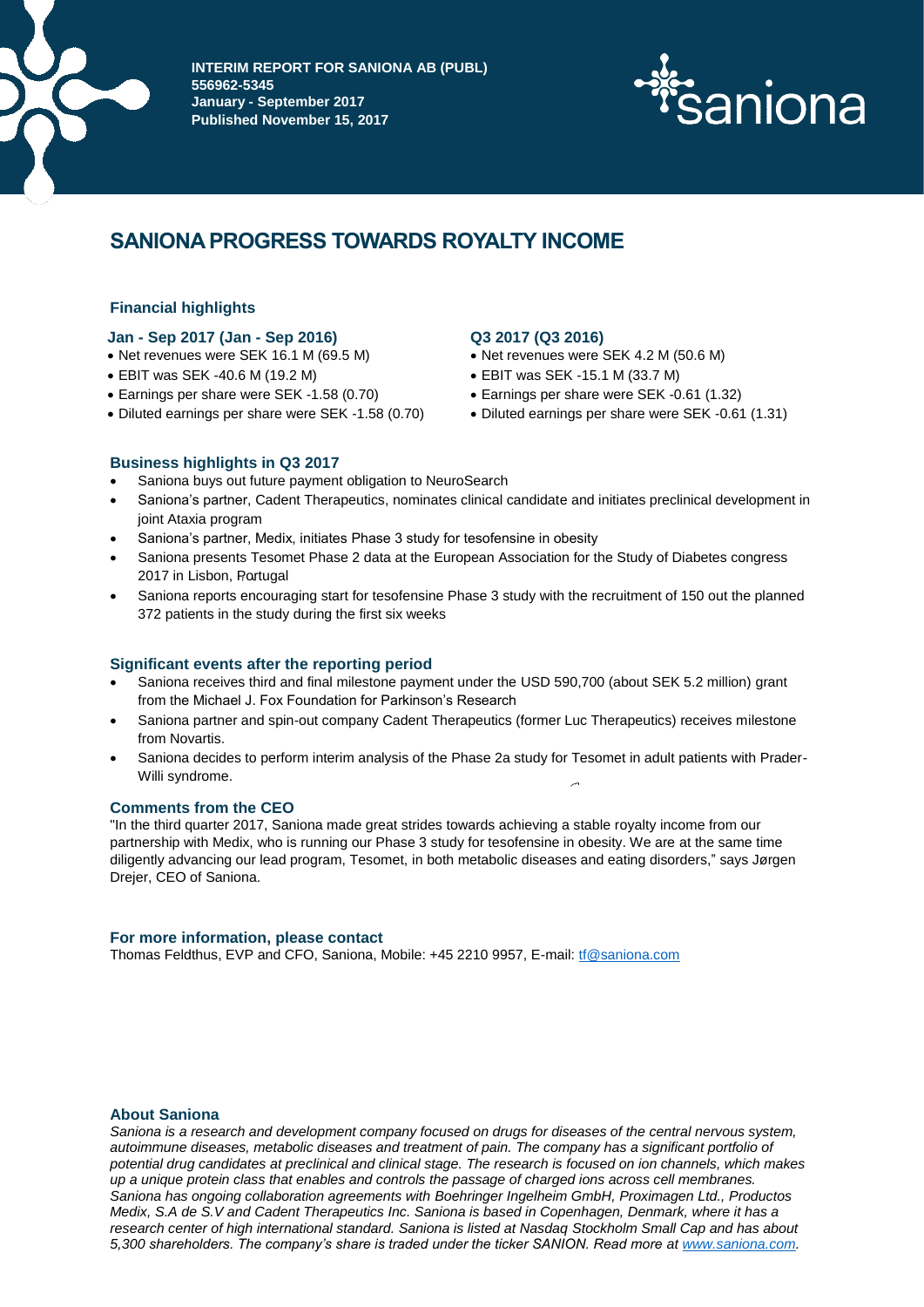

# **Letter from the CEO**

"I am proud of the significant progress the company has made since our inception in 2012 that has established Saniona as an innovator in the biotech industry. With our recent jump to the main market of Nasdaq Stockholm, which was a great achievement for us, we have garnered growing shareholder interest in Europe and the United States based on our robust pipeline and deep partnerships. We have continued to advance our clinical development pipeline to address large markets comprising common diseases and orphan diseases under a diversified business model and we look forward to fostering new relationships and expanding our opportunities.

At the beginning of the third quarter, we acquired NeuroSearch's remaining interest in the preclinical and clinical assets, which Saniona acquired from NeuroSearch during the period 2012-2016. We believe that the buyout of our payment obligation to NeuroSearch may prove to be valuable for our shareholders since it provides a significant increase in the upside to our pipeline including the most advanced programs such as tesofensine, Tesomet and NS2359.

Our revenues during the third quarter of 2017 was SEK 4.2 million and comprised research funding under the agreements with Boehringer Ingelheim and Proximagen. During the same period 2016, Saniona's revenues was SEK 50.6 million primarily due to the large upfront payment from Boehringer Ingelheim of SEK 47.5 million.

In the third quarter 2017, Saniona made great strides towards achieving a stable royalty income from our partnership with Medix, who is running our Phase 3 study for tesofensine in obesity. Initiated in August, the trial has already recruited a substantial part of the total number of patients needed. We expect to announce top line data during the first half of 2019, and assuming a positive data readout, this accelerated timeline provides us with the potential to generate double digit royalties on sales of tesofensine in Mexico and Argentina sooner than expected. Furthermore, it will provide us with valuable data to pursue potential approval in other selected countries where we have retained the rights.

We are also diligently advancing our lead program, Tesomet, based on our promising Phase 2 study in diabetics, which demonstrated that the fixed dose combination of tesofensine and metoprolol maintains the weight loss properties and the safe and well tolerated profile of tesofensine without an increase in heart rate. We have finalised our new combination tablet for Tesomet and are in the process of extending the animal safety documentation to allow for treatment of patients for one year or longer. Tesofensine monotherapy has already been well documented in patients for up to one year, and clinical data show high tolerability and effect with more than 1,300 patients treated.

Within the next two years, we will have the opportunity to initiate clinical studies in several metabolic diseases including obesity, diabetes and fatty liver/NASH. As these studies tend to be costly, we envision finding partners prior to initiating Phase 3 clinical trials. Tesomet is also potentially relevant for various eating disorders. Earlier in the year we initiated exploratory studies in the rare and still untreatable disease, Prader-Willi syndrome, and are in the process of performing an interim analysis of the first 9 patients, as recently announced. Binge eating is another eating disorder where Tesomet may find a role and we are currently developing plans for clinical studies to evaluate this opportunity. Studies in eating disorders are less costly than in metabolic diseases and we see opportunities for Saniona to develop these indications to higher value inflection points than for metabolic diseases.

I have great expectations for Tesomet and look forward to further developing it in both metabolic diseases and eating disorders.

As I have mentioned in the past, each of our programs require their own unique resources, expertise and attention, which is made possible through our partnerships and experienced teams. This model has been further reinforced this quarter by a final milestone payment from The Michael J. Fox Foundation to help us identify a new drug candidate for our Parkinson's program. In addition, the milestone payment achieved by our collaboration partner, Cadent Therapeutics, and their decision to advance a collaborative program drives additional value to our stake in the company as well as to Saniona. Our diverse business model, which brings together collaborators from around the world, provides us with significant opportunities to quickly bring new and innovative treatments to severely underserved populations."

Jørgen Drejer

CEO, Saniona AB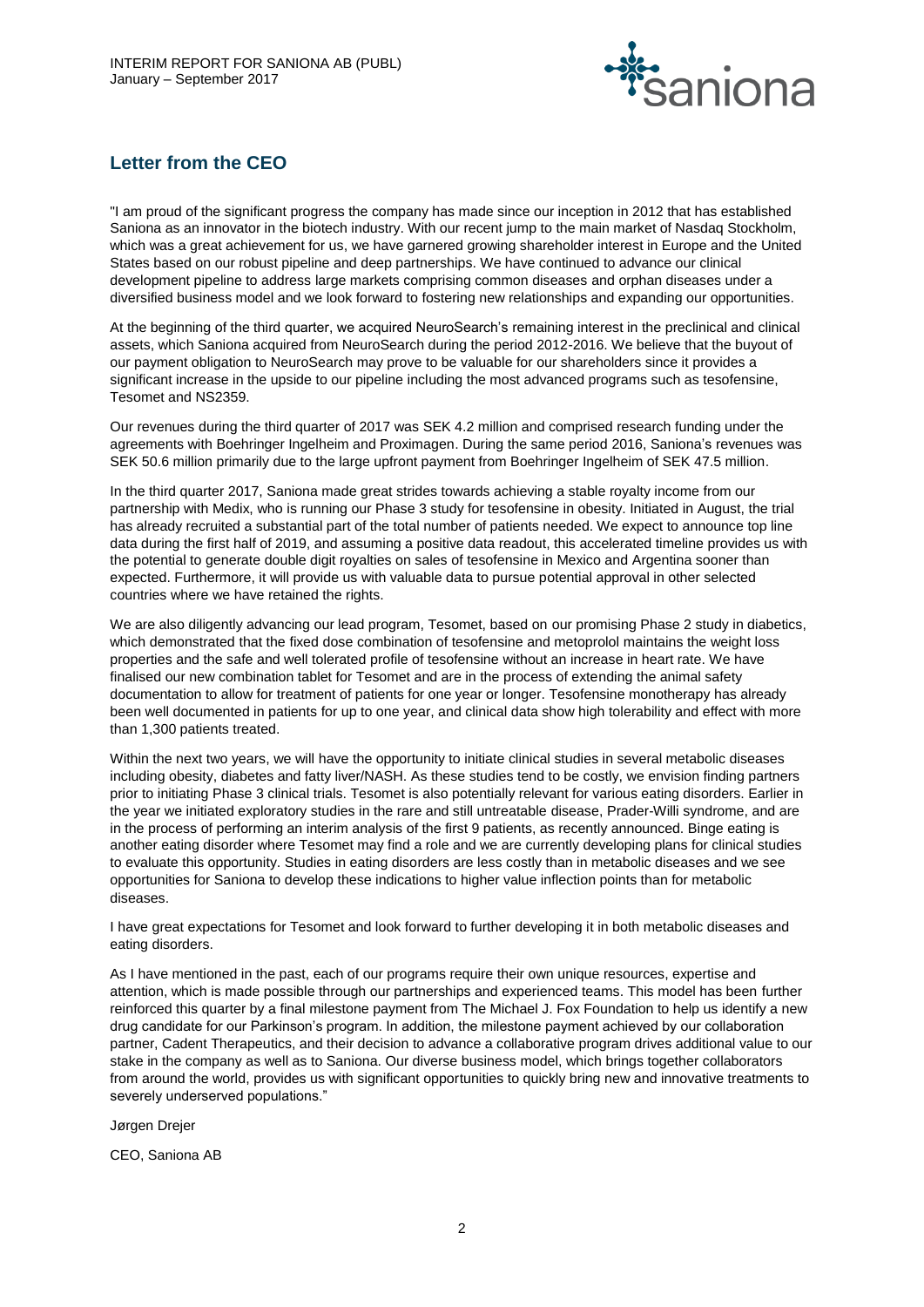

# **About Saniona**

Saniona is a research and development company focused on drugs for diseases of the central nervous system, autoimmune diseases, metabolic diseases and treatment of pain. The company has a significant portfolio of potential drug candidates at preclinical and clinical stage. The research is focused on ion channels. Saniona has ongoing collaboration agreements with Boehringer Ingelheim GmbH, Proximagen Ltd., Productos Medix, S.A de S.V and Cadent Therapeutics Inc. Saniona is based in Copenhagen, Denmark, where it has a research center of high international standard.

# **Vision**

Saniona will be a leading biotech company within the field of ion channel-dependent diseases.

#### **Business idea**

Saniona will discover and develop better medical treatments in areas with significant unmet medical needs through modulation of ion channels.

#### **Overall objective**

Saniona's overall objective is by itself and together with partners to develop and provide new medicines for severe diseases, more specifically diseases of the central nervous system, auto-immune diseases, metabolic diseases and treatment of pain.

#### **Business model**

The company commercializes its research efforts through the following three business models:

- By internal development of selected programs through the early phases of drug development before outlicensing to pharmaceutical companies who will take over the further development of Saniona's programs and typical pay upfront, milestone and royalty payments on product sales to Saniona;
- Through early stage research and development collaboration with pharmaceutical companies who will fund the research and development activities and pay upfront, milestones and royalty payments on product sales to Saniona; and
- Through joint ventures or spin-outs, where Saniona's financial partner will obtain a share of the upside by financing the development of one of Saniona's programs.

# **Project portfolio**

Saniona currently has nine active programs of which six are financed through grants, by collaborations with partners, or in joint ventures/spin-outs. Saniona's pipeline is set out below.



In addition to the active pipeline shown above, Saniona has a range of validated drug discovery assets as well as clinical stage assets positioned for partnering or spin-out.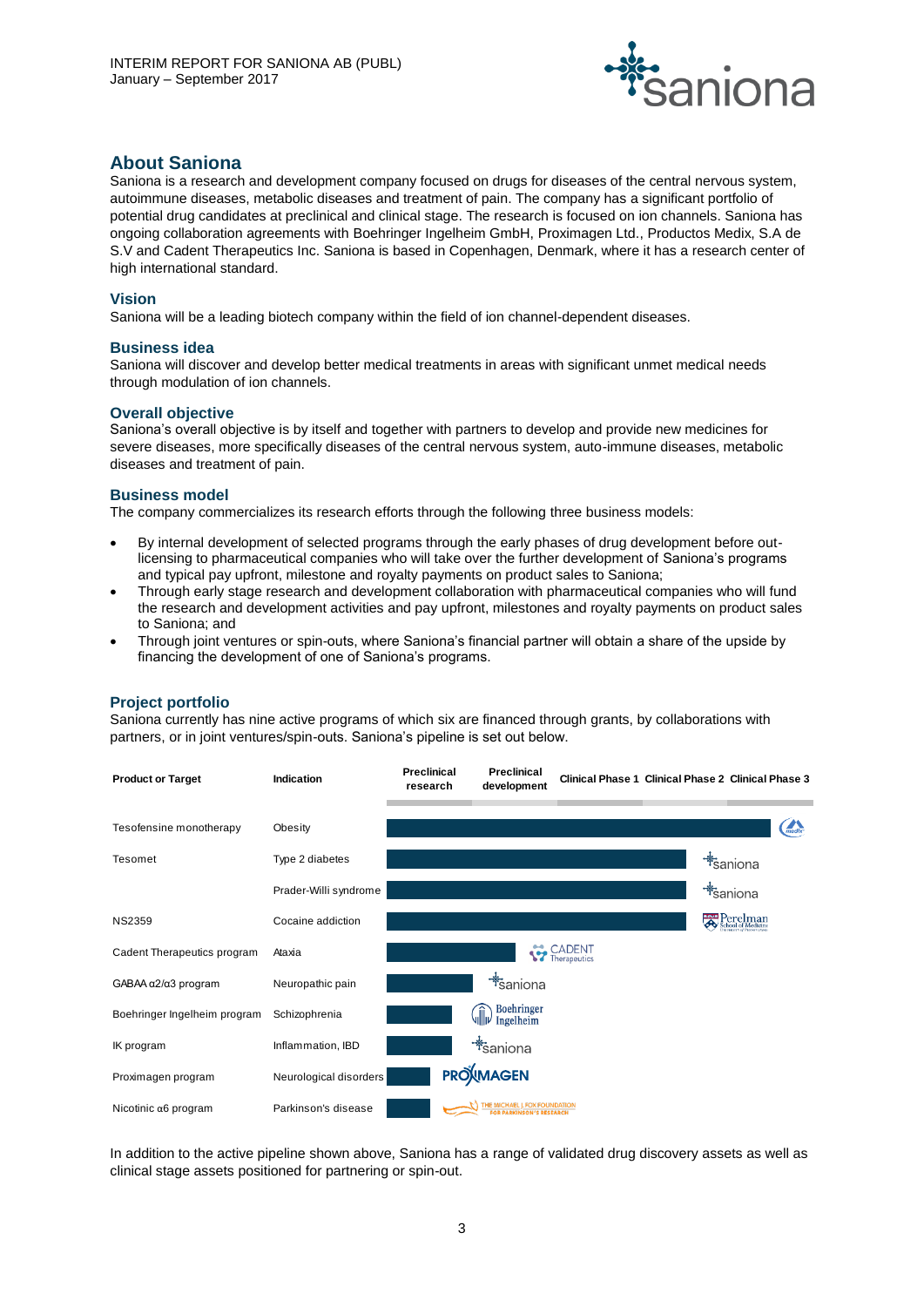

# **Market**

Saniona's ongoing programs address significant market segments:

| Target/Program                        | <b>Indication</b>          | <b>Market estimate</b>                   |
|---------------------------------------|----------------------------|------------------------------------------|
| <b>Tesomet</b>                        | Type 2 diabetes            | $>$ USD 23 billion <sup>1</sup>          |
| <b>Tesomet</b>                        | Prader-Willi syndrome      | - Orphan indication                      |
| <b>Tesofensine</b>                    | Obesity                    | - USD 250 million in Mexico <sup>2</sup> |
| <b>NS2359</b>                         | Cocaine addiction          | $>$ USD 1.8 billion <sup>3</sup>         |
| GABA-A $\alpha$ 2/ $\alpha$ 3 program | Neuropathic pain           | $>$ USD 6 billion <sup>4</sup>           |
| Boehringer Ingelheim program          | Schizophrenia              | $>$ USD 4.8 billion <sup>5</sup>         |
| <b>IK</b> program                     | Inflammatory bowel disease | $>$ USD 5.9 billion <sup>6</sup>         |
| $Nic-a6$ program                      | Parkinson's disease        | $>$ USD 2.8 billion <sup>7</sup>         |
| Proximagen program                    | Neurological diseases      | - Not available                          |
| <b>Cadent Therapeutics program</b>    | Ataxia                     | - Orphan indication                      |

For a significant time to come, Saniona will be dependent on major pharmaceutical companies' interest in purchasing, developing and commercializing projects from Saniona's pipeline of preclinical and clinical drug candidates. According to the Board's assessment, there is a well-developed market for licensing, sale, and establishment of research and development collaboration between smaller, research-intensive businesses and large pharmaceutical companies.

There is a significant need for new and innovative products for the pharmaceutical companies, which often have a limited number of products in their pipelines. Therefore, the market for out-licensing of new, innovative pharmaceutical projects and product programs are considered attractive. Importantly, within the field of ion channels, there are relatively few biotech companies supplying major pharmaceutical companies with research and development projects. Combined, this is creating interesting opportunities for Saniona.

 $\overline{a}$ 

*<sup>1</sup> The market for type 2 diabetes is estimated to be USD 23.3 billion in the 7 major markets in 2014. Diabetes Type 2 Forecast, 7 major Markets, Datamonitor 2015*

*<sup>2</sup> Estimates of drugs for obesity in Mexico by Medix 2016*

*<sup>3</sup> Estimates by TRC*

*<sup>4</sup> Major markets 2012, Decision Resources*

*<sup>5</sup> Schizophrenia Forecast 7 major market, Datamonitor, 2014*

*<sup>6</sup> Major markets 2014, Datamonitor*

*<sup>7</sup> The market for Parkinson's disease is estimated to be USD 2.8 billion in the 7 major markets in 2014, Datamonitor 2016*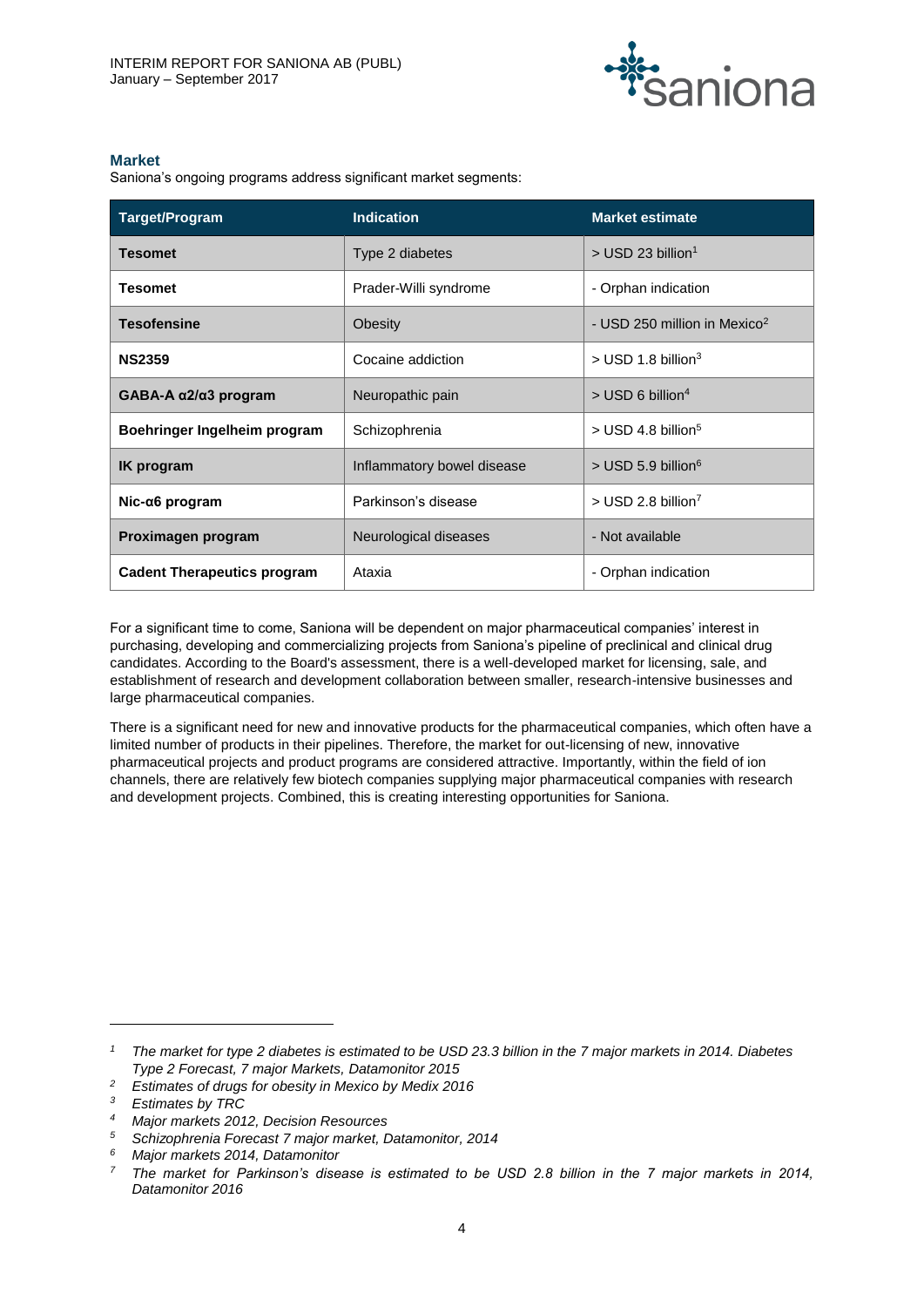

# **Financial review**

# **Financial key figures**

|                                     |          | 2017-07-01 | 2016-07-01 | 2017-01-01 | 2016-01-01 | 2016-01-01 |
|-------------------------------------|----------|------------|------------|------------|------------|------------|
|                                     |          | 2017-09-30 | 2016-09-30 | 2017-09-30 | 2016-09-30 | 2016-12-31 |
| Net sales, KSEK                     |          | 4,186      | 50,611     | 16,072     | 69,510     | 74,921     |
| Total operating expenses, KSEK      |          | $-19,329$  | $-16,866$  | $-56,663$  | $-50,325$  | $-70,764$  |
| Operating profit/loss, KSEK         | *        | $-15,143$  | 33,744     | $-40,591$  | 19,184     | 4,156      |
| Operating margin, %                 | $^\star$ | $-362%$    | 67%        | $-253%$    | 28%        | 6%         |
| Cash flow from operating activities |          | $-16,813$  | 27,427     | $-32,990$  | 17,871     | 7,953      |
| Cash flow per share, SEK            | $\star$  | $-1.12$    | 1.43       | $-0.59$    | 0.84       | 0.32       |
| Earnings per share, SEK             |          | $-0.61$    | 1.32       | $-1.58$    | 0.70       | 0.11       |
| Diluted earnings per share, SEK     |          | $-0.61$    | 1.31       | $-1.58$    | 0.70       | 0.11       |
| Average shares outstanding          |          | 21,762,520 | 20,841,467 | 21,762,520 | 20,841,467 | 20,841,467 |
| Diluted average shares outstanding  |          | 21,865,270 | 20,905,467 | 21,865,270 | 20,905,467 | 20,905,467 |
| Average number of employees, #      |          | 23.7       | 19.4       | 23.4       | 19.2       | 19.7       |
|                                     |          | 2017-09-30 |            | 2016-09-30 |            | 2016-12-31 |
| Cash and cash equivalent, KSEK      |          | 40,869     |            | 63,695     |            | 53,261     |
| Equity, KSEK                        |          | 53,335     |            | 66,900     |            | 54,252     |
| Total equity and liabilities, KSEK  |          | 65,542     |            | 82,913     |            | 70,769     |
| Liquidity ratio, %                  | $^\star$ | 412%       |            | 502%       |            | 412%       |
| Equity ratio, %                     | $\ast$   | 81%        |            | 81%        |            | 77%        |
| Equity per share, SEK               | *        | 2.45       |            | 3.21       |            | 2.60       |

\* = Alternative performance measures

# **Definitions and relevance of alternative performance measures**

Saniona presents certain financial measures in the interim report that are not defined according to IFRS, so called alternative performance measures. These have been noted with an "\*" in the table above. The company considers that these measures provide valuable supplementary information for investors and company management as they enable an assessment of relevant trends of the company's performance. These financial measures should not be regarded as substitutes for measures defined per IFRS. Since not all companies calculate financial measures in the same way, these are not always comparable to measures used by other companies. The definition and relevance of key figures not calculated according to IFRS are set-out in the table below.

| <b>Key figure</b>              | <b>Definition</b>                                                                  | <b>Relevance</b>                                                                                                                                                                                                     |
|--------------------------------|------------------------------------------------------------------------------------|----------------------------------------------------------------------------------------------------------------------------------------------------------------------------------------------------------------------|
| <b>Operating profit/loss</b>   | Profit/loss before financial items<br>and tax.                                     | The operating profit/loss is used to measure the profit/loss<br>generated by the operating activities.                                                                                                               |
| <b>Operating margin</b>        | Operating profit/loss as a<br>proportion of revenue.                               | The operating margin shows the proportion of revenue that<br>remains as profit before financial items and taxes, and has<br>been included to allow investors to get an impression of the<br>company's profitability. |
| <b>Liquidity ratio</b>         | Current assets divided by current<br>liabilities.                                  | Liquidity ratio has been included to show the Company's<br>short-term payment ability.                                                                                                                               |
| <b>Equity ratio</b>            | Shareholders' equity as a<br>proportion of total assets.                           | The equity ratio shows the proportion of total assets covered<br>by equity and provides an indication of the company's<br>financial stability and ability to survive in the long term.                               |
| Average number of<br>employees | Average number of employees<br>employed during the period.                         | This key figure may explain part of the development in<br>personnel expenses and has been included to provide an<br>impression of how the number of employees at the company<br>has developed.                       |
| <b>Equity per share</b>        | Equity divided by the number of<br>outstanding shares at the end of<br>the period. | Equity per share has been included to provide investors with<br>information about the equity reported in the balance sheet<br>as represented by one share.                                                           |
| Cash flow per share            | Cash flow for the period divided<br>by number of shares for the<br>period.         | Cash flow per share has been included to provide investors<br>with information about the cash flow represented by one<br>share during the period.                                                                    |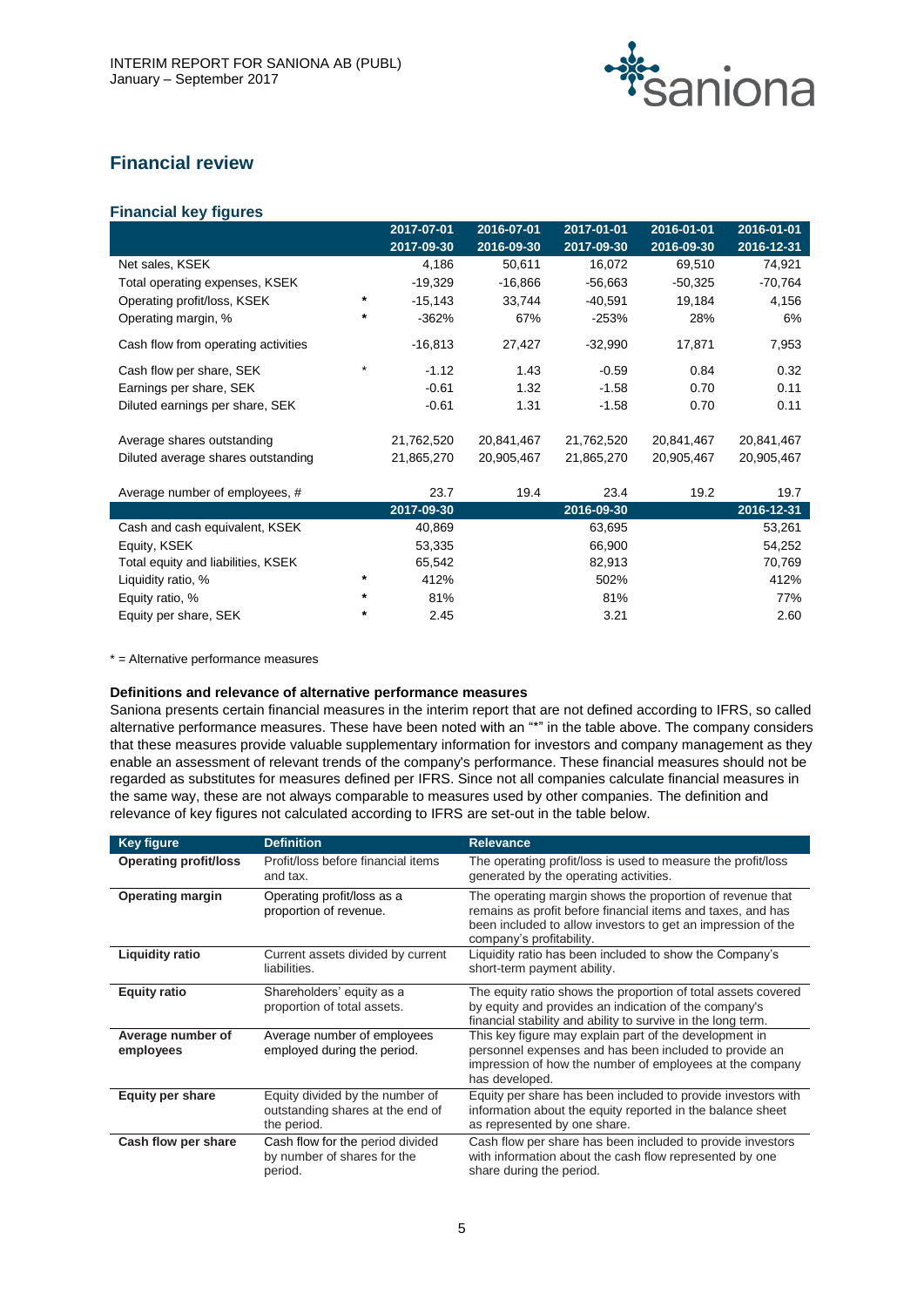

#### **Derivation of alternative performance measurers**

|                                | 2017-07-01 | 2016-07-01 | 2017-01-01 | 2016-01-01 | 2016-01-01 |
|--------------------------------|------------|------------|------------|------------|------------|
|                                | 2017-09-30 | 2016-09-30 | 2017-09-30 | 2016-09-30 | 2016-12-31 |
|                                |            |            |            |            |            |
| Operation profit/loss, KSEK    | $-15,143$  | 33.744     | $-40.591$  | 19,184     | 4,156      |
| Net sales, KSEK                | 4,186      | 50.611     | 16,072     | 69,510     | 74,921     |
| Operating margin, %            | $-362%$    | 67%        | $-253%$    | 28%        | 6%         |
|                                |            |            |            |            |            |
| Cash flow for the period, KSEK | $-24,269$  | 29.851     | $-12.733$  | 17.428     | 6,735      |
| Number of shares               | 21,762,520 | 20,841,467 | 21,762,520 | 20,841,467 | 20,841,467 |
| Cash flow per share, SEK       | $-1.12$    | 1.43       | $-0.59$    | 0.84       | 0.32       |
|                                |            |            |            |            |            |
|                                | 2017-09-30 |            | 2016-09-30 |            | 2016-12-31 |
|                                |            |            |            |            |            |
| Current assets, KSEK           | 50,324     |            | 80,442     |            | 68,066     |
| Current liabilities, KSEK      | 12,207     |            | 16,013     |            | 16,517     |

| Liquidity ratio, %                 | 412%       | 502%       | 412%       |
|------------------------------------|------------|------------|------------|
|                                    |            |            |            |
| Equity, KSEK                       | 53,335     | 66,900     | 54,252     |
| Total equity and liabilities, KSEK | 65,542     | 82,913     | 70,769     |
| Equity ratio, %                    | 81%        | 81%        | 77%        |
| Equity, KSEK                       | 53,335     | 66.900     | 54,252     |
|                                    |            |            |            |
| Number of shares                   | 21,762,520 | 20,841,467 | 20,841,467 |
| Equity per share, SEK              | 2.45       | 3.21       | 2.60       |

#### **Revenues and result of the operation**

#### **Revenue**

Total revenues during the third quarter of 2017 was SEK 4.2 million (50.6). In 2017 revenues comprised research funding under the agreements with Boehringer Ingelheim and Proximagen whereas in the third quarter of 2016 revenues comprised an upfront payment from Boehringer Ingelheim of SEK 47.5 million and research funding under the agreement with Proximagen and Cadent Therapeutics totalling SEK 3.1 million.

Saniona generated total revenues of SEK 16.1 million (69.5) for the first 9 month of 2017. In 2017 revenues comprised research funding under the agreement with Boehringer Ingelheim, Proximagen and Cadent Therapeutics. In 2016 revenues comprised upfront payments from Boehringer Ingelheim, Medix and Proximagen totalling SEK 60.4 million whereas the balance of SEK 9.1 million comprised primarily research funding under the agreements with Cadent Therapeutics and Proximagen.

#### **Operating profit/loss**

The operating loss for the third quarter was SEK 15.1 million (profit 33.7).

The company recognized operating expenses of SEK19.3 million (16.9) for the third quarter of 2017.

External expenses amounted to SEK 13.1 million (12.2). In the third quarter of 2017, external expenses comprised primarily research and development costs in relation to Tesomet followed research and development costs in relation to the IK program and the GABAA α2α3 program. In the third quarter of 2016, external expenses comprised primarily research and development costs in relation to Tesomet followed by costs in relation to the listings on Nasdaq and research and development costs in relation to the GABAA α2α3 program and the IK program. Personnel costs amounted to SEK 5.7 million (4.1). The increase is in personal costs is in part explained by the increase in the average employee employed.

The company recognized an operating loss of SEK 40.6 million (profit 19.2) for the first 9 months of 2017. The company recognized operating expenses of SEK 56.7 million (50.3) for the first 9 months of 2017. External expenses amounted to SEK 37.7 million (36.4) and personnel costs amounted to SEK 16.4 million (12.8). In 2017, external expenses comprised primarily research and development costs in relation to Tesomet followed by research and development costs in relation to the IK program and the GABAA α2α3 program and costs in relation to the listing on Nasdaq Stockholm Small Cap. In 2016, external expenses comprised primarily research and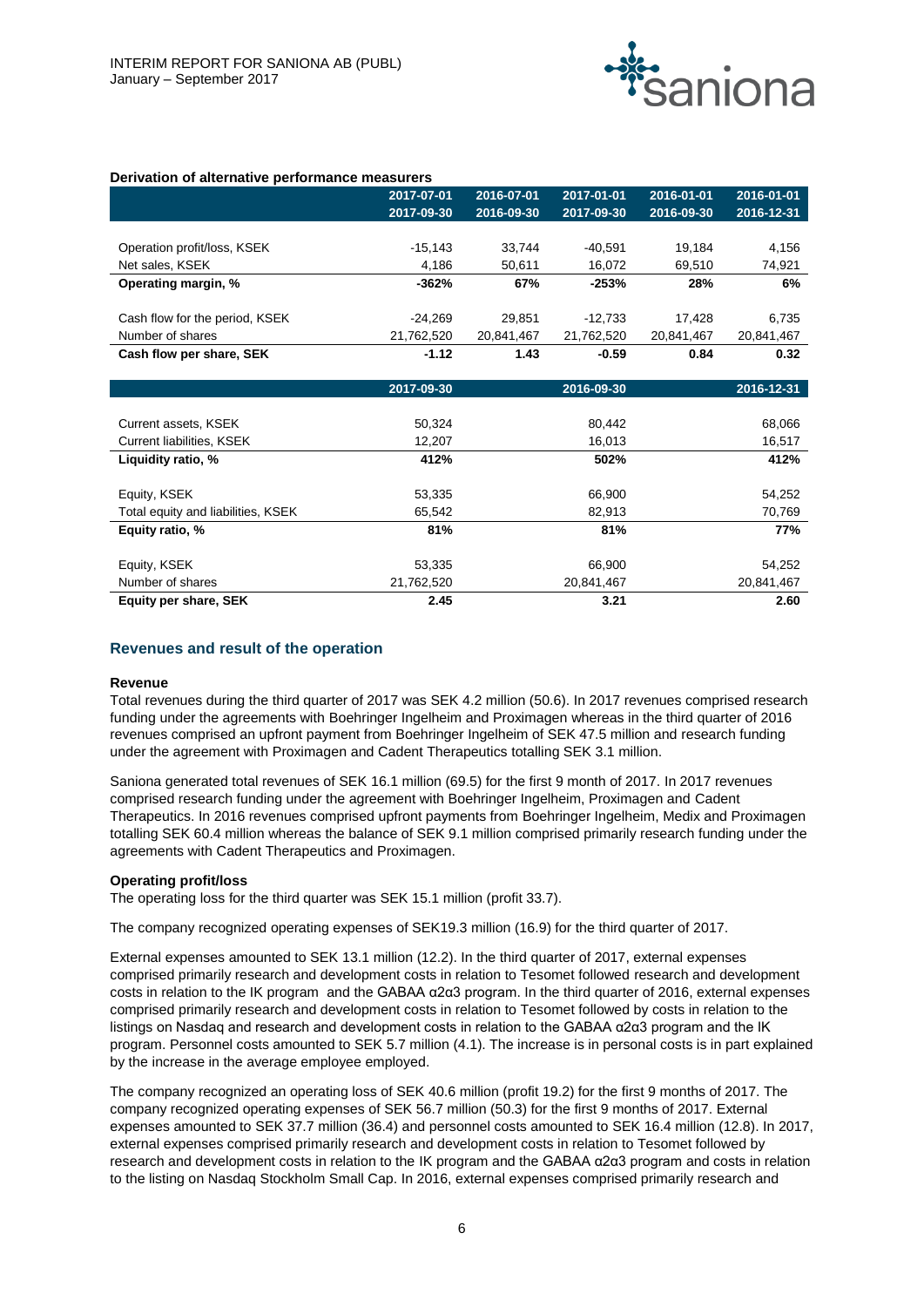

development costs in relation to Tesomet followed by research and development costs in relation to the IK program and the GABAA α2α3 program.

#### **Financial position**

The equity ratio was 81 (81) % as of September 30, 2017, and equity was SEK 53.3 million (66.9). Cash and cash equivalents amounted to SEK 40.9 million (63.7) as of September 30, 2017. Total assets as of September 30, 2017, were SEK 65.5 million (82.9).

#### **Cash flow**

Operating cash flow for the third quarter of 2017 was an outflow of SEK 16.8 million (inflow of 27.4). Consolidated cash flow for the third quarter of 2017 was an outflow of SEK 24.3 million (inflow of 29.9).

Operating cash flow for the first 9 months of 2017 was an outflow of SEK 33.0 million (inflow of 17.9). Consolidated cash flow for the first 9 months of 2017 was an outflow of SEK 12.7 million (inflow of 17.4).

The operating cash flow in 2017 is explained by the operating loss during the period. The consolidated cash outflow in 2017 is explained by the private placement in the second quarter of 2017 and the operating loss during the period. The operating and consolidated inflows in 2016 are explained by the operating income during the period.

#### **The share, share capital and ownership structure**

At September 30, 2017, the number of shares outstanding amounted to 21,762,520 (20,841,467). The company established a warrant program on July 1, 2015, totalling 64,000 warrants, and on July 1, 2017, totalling 38,750 warrants. At September 30, 2017, the company had 5,258 (4,578) shareholders excluding holdings in life insurance and foreign custody account holders.

#### **Personnel**

As of September 30, 2017, the number of employees was 25 (22) of which 14 (12) are women. Of these employees, 3 (6) are part-time employees and 22 (16) are full-time employees, and a total of 20 (19) work in the company's research and development operations. 11 (11) of Saniona's employees hold PhDs, 3 (4) hold university degrees, 8 (7) have laboratory training and the remaining 3 (0) have other degrees.

#### **Operational risks and uncertainties**

All business operations involve risk. Managed risk-taking is necessary to maintain good profitability. Risk may be due to events in the external environment and may affect a certain industry or market. Risk may also be specific to a certain company. The main risks and uncertainties which Saniona is exposed to are related to drug development, the company's collaboration agreements, competition, technology development, patent, regulatory requirements, capital requirements and currencies.

The Group's programs are sold primarily to pharmaceutical companies and spin-outs funded by pharmaceutical companies and venture capital firms. Historically, the Group has not sustained any losses on trade receivables and other receivables.

Currency risks is the risk that the fair value of future cash flows fluctuate because of changed exchange rates. Exposure to currency risk is primarily sourced from payment flows in foreign currency and from the translation of balance sheet items in foreign currency, as well as upon the translation of foreign subsidiaries' income statements and balance sheets to the Group's reporting currency, which is SEK.

A more detailed description of the Group's risk exposure and risk management is included in Saniona's 2016 Annual Report. There are no major changes in the Group's risk exposure and risk management in 2017.

#### **Audit review**

This Interim Report has been subject to review by the company's auditors in accordance with the Standard on Review Engagements (ISRE) 2410, Review of Interim Financial Information Performed by the Independent Auditor of the Entity.

#### **Financial calendar**

| Year-End Report 2017          | February 21, 2018 |
|-------------------------------|-------------------|
| Interim Report Q1             | May 24, 2018      |
| <b>Annual General Meeting</b> | May 24, 2018      |
| Interim Report Q2             | August 22, 2018   |
| Interim Report Q3             | November 14, 2018 |
| Year-End Report 2018          | February 21, 2019 |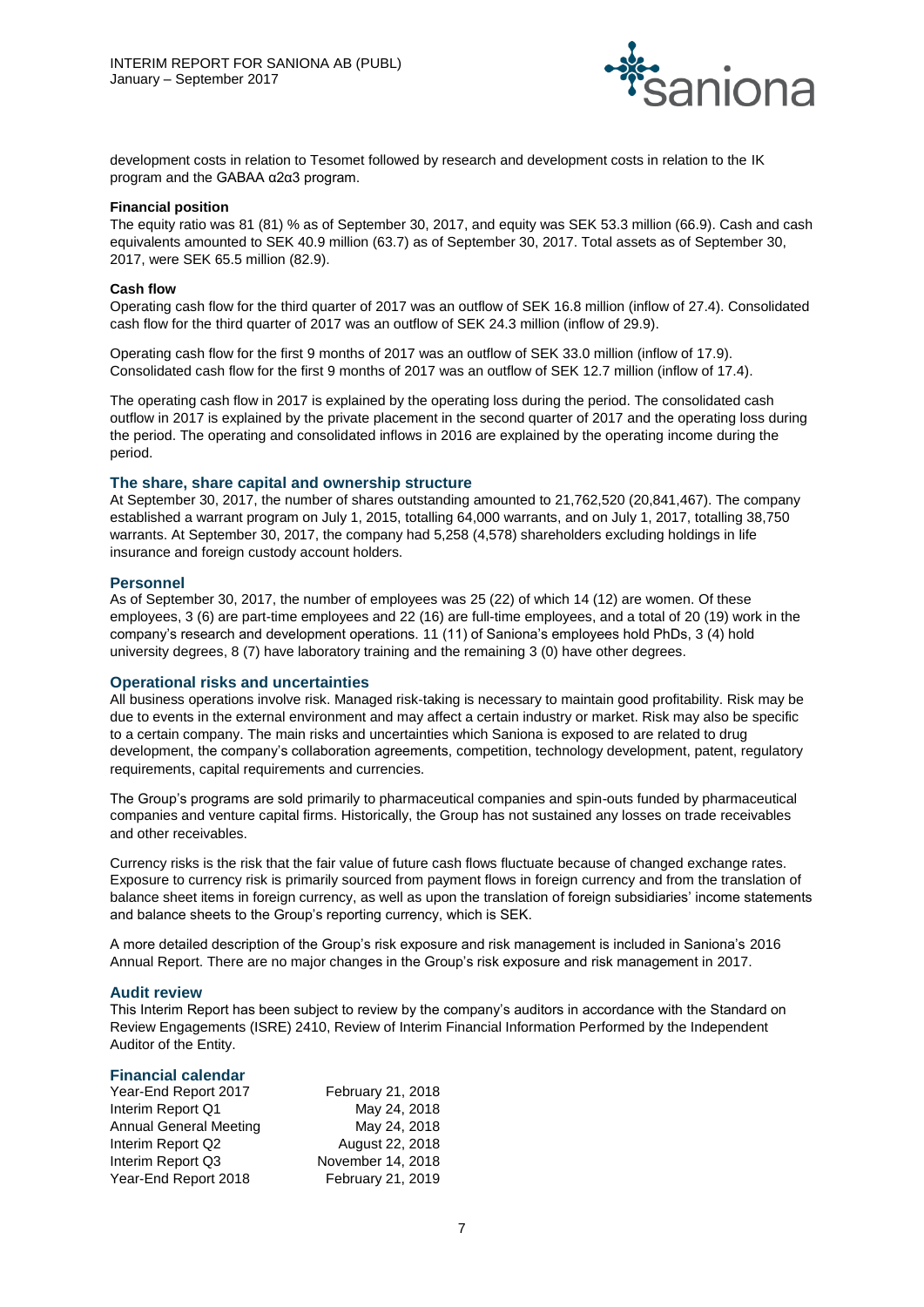

The Board of Directors and the CEO of Saniona AB (publ) provide their assurance that the interim report provides a fair and true overview of the Parent Company's and the Group's operations, financial position and results, and describes material risks and uncertainties faced by the parent Company and the companies in the Group.

Ballerup, November 15, 2017 Saniona AB

Claus Bræstrup – Chairman **III Elder and State Library Claus Bræstrup** – Chairman Jørgen Drejer – CEO and board member

Carl Johan Sundberg – Board member Leif Andersson – Board member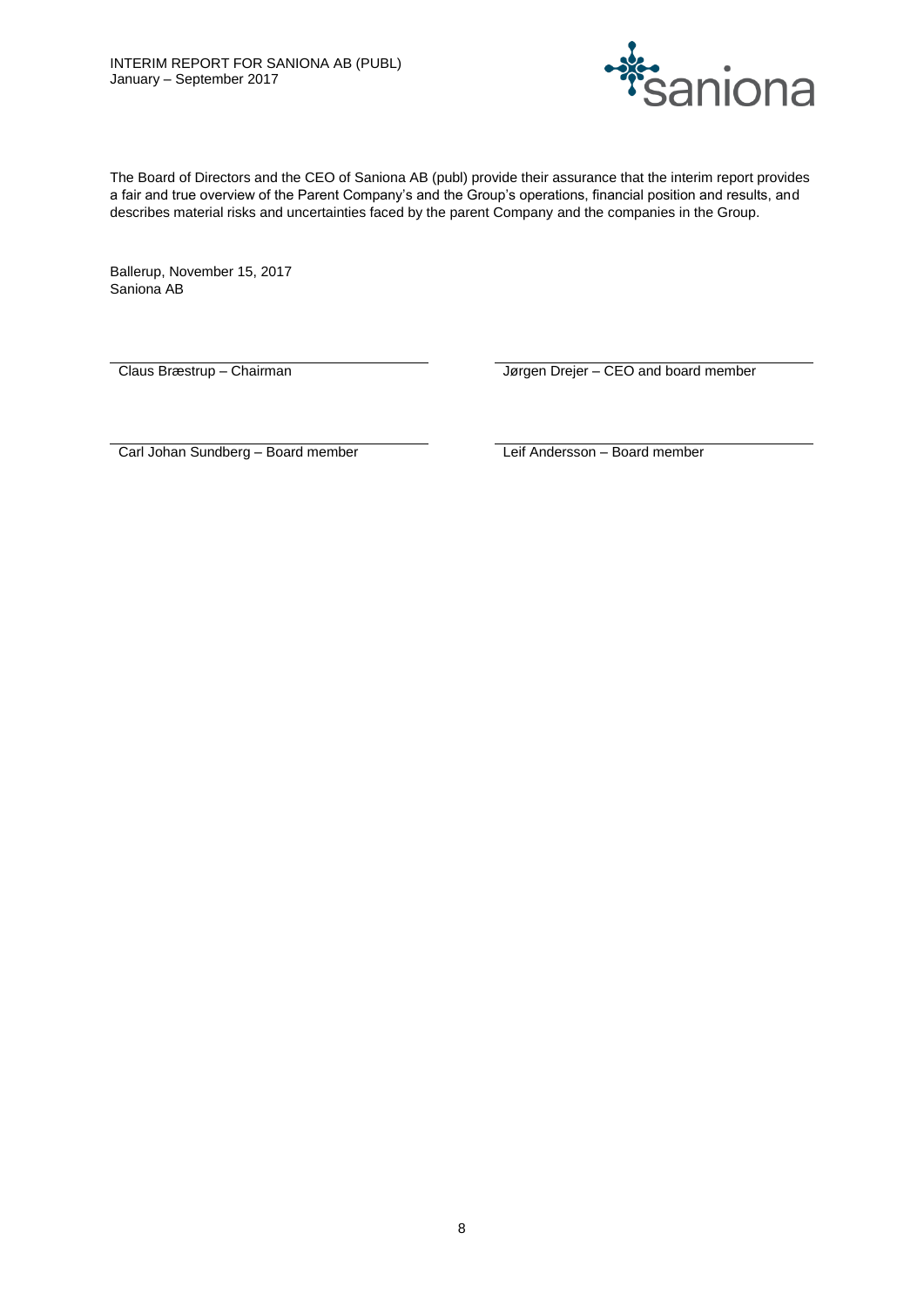

# **Auditors' Review Report**

#### **Introduction**

We have reviewed the interim report for Saniona AB (publ) for the period January 1 – September 30, 2017. The Board of Directors and the President are responsible for the preparation and presentation of this interim report in accordance with IAS 34 and the Annual Accounts Act. Our responsibility is to express a conclusion on this interim report based on our review.

### **Scope of Review**

We conducted our review in accordance with the International Standard on Review Engagements ISRE 2410, Review of Interim Financial Information Performed by the Independent Auditor of the Entity. A review consists of making inquiries, primarily of persons responsible for financial and accounting matters, and applying analytical and other review procedures. A review has a different focus and is substantially less in scope than an audit conducted in accordance with ISA and other generally accepted auditing practices. The procedures performed in a review do not enable us to obtain a level of assurance that would make us aware of all significant matters that might be identified in an audit. Therefore, the conclusion expressed based on a review does not give the same level of assurance as a conclusion expressed based on an audit.

#### **Conclusion**

Based on our review, nothing has come to our attention that causes us to believe that the interim report is not, in all material respects, prepared for the Group in accordance with IAS 34 and the Annual Accounts Act, and for the Parent Company in accordance with the Annual Accounts Act.

Malmö, November 15, 2017

Deloitte AB

Elna Lembrér Åström

Authorized Public Accountant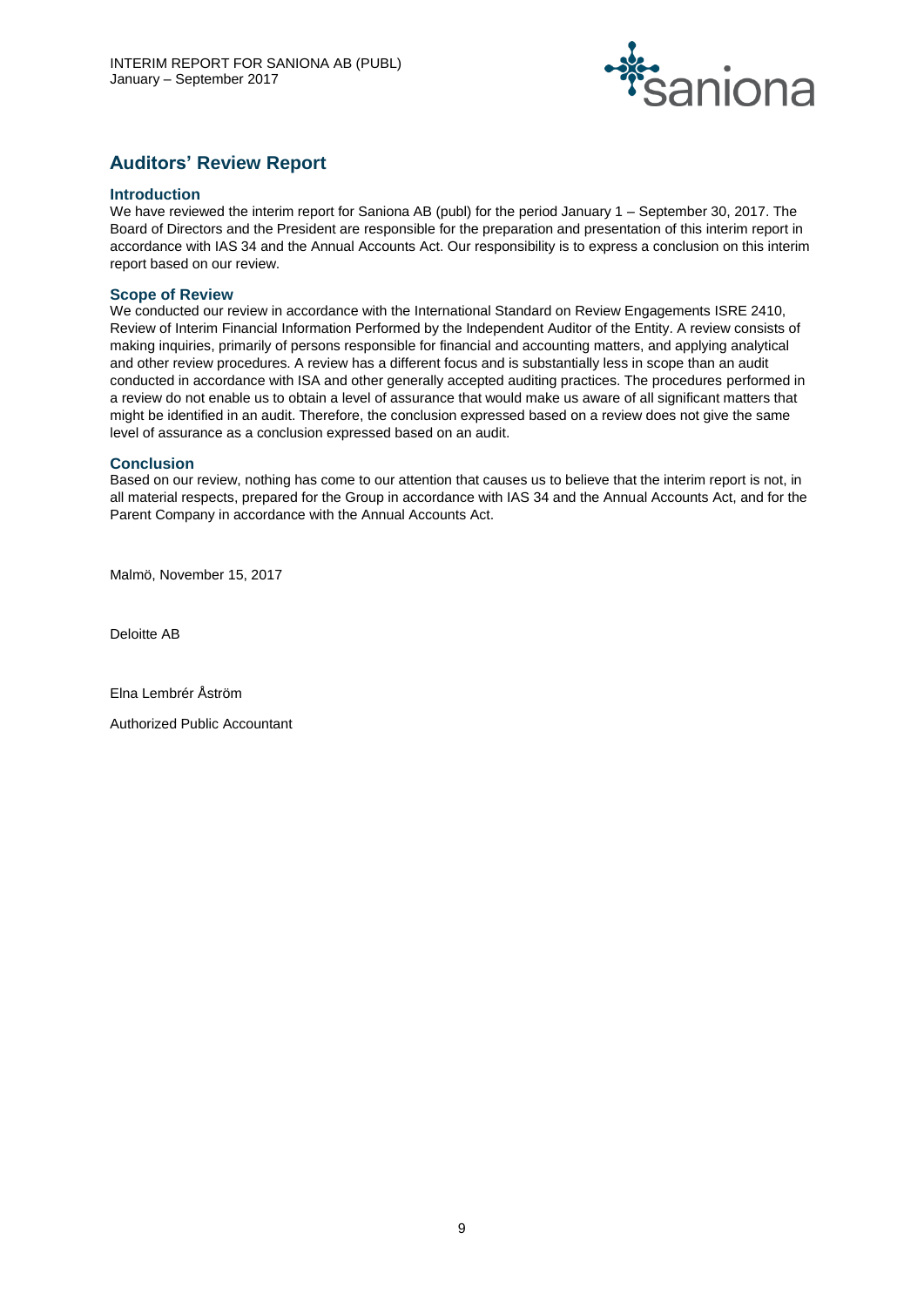

# **Condensed consolidated statement of comprehensive income – Group**

| <b>KSEK</b>                                |             | 2017-07-01 | 2016-07-01 | 2017-01-01 | 2016-01-01 | 2016-01-01 |
|--------------------------------------------|-------------|------------|------------|------------|------------|------------|
|                                            | <b>Note</b> | 2017-09-30 | 2016-09-30 | 2017-09-30 | 2016-09-30 | 2016-12-31 |
|                                            | $1 - 3$     |            |            |            |            |            |
| Net sales                                  | 4           | 4,186      | 50,611     | 16,072     | 69,510     | 74,921     |
| Total operating income                     |             | 4,186      | 50.611     | 16,072     | 69.510     | 74,921     |
|                                            |             |            |            |            |            |            |
| Raw materials and consumables              |             | $-389$     | $-467$     | $-2,191$   | $-845$     | $-1,476$   |
| Other external costs                       |             | $-13,064$  | $-12.195$  | $-37,674$  | $-36.423$  | $-51,098$  |
| Personnel costs                            | 5           | $-5.724$   | $-4.106$   | $-16.394$  | $-12.785$  | $-17,805$  |
| Depreciation and write-downs               |             | $-153$     | $-98$      | $-403$     | $-272$     | $-384$     |
| Total operating expenses                   |             | $-19,329$  | $-16,866$  | $-56,663$  | $-50,325$  | $-70,764$  |
|                                            |             |            |            |            |            |            |
| <b>Operating profit/loss</b>               |             | $-15,143$  | 33,744     | $-40,591$  | 19,184     | 4,156      |
|                                            |             |            |            |            |            |            |
| Other financial income                     |             | -0         | 1,318      | -0         | 1,332      | 991        |
| Other financial expenses                   |             | $-789$     | $-568$     | $-940$     | $-268$     | $-234$     |
| <b>Total financial items</b>               |             | $-789$     | 750        | $-940$     | 1,063      | 757        |
|                                            |             |            |            |            |            |            |
| Profit/loss after financial items          |             | $-15,932$  | 34,494     | $-41,531$  | 20,248     | 4,913      |
| Tax on net profit                          |             |            |            |            |            |            |
|                                            | 6           | 2,559      | $-7,086$   | 7,099      | $-5,555$   | $-2,696$   |
| Profit/loss for the period                 |             | $-13,373$  | 27,408     | $-34,431$  | 14,693     | 2,217      |
|                                            |             |            |            |            |            |            |
| Other comprehensive income                 |             |            |            |            |            |            |
| Item that may be reclassified to profit    |             |            |            |            |            |            |
| and loss                                   |             |            |            |            |            |            |
| <b>Translation differences</b>             |             | 261        | $-211$     | 109        | $-893$     | $-715$     |
| Total other comprehensive income net after |             |            |            |            |            |            |
| tax                                        |             | 261        | $-211$     | 109        | $-893$     | $-715$     |
| <b>Total comprehensive income</b>          |             | $-13,112$  | 27,197     | $-34,323$  | 13,799     | 1,501      |
|                                            |             |            |            |            |            |            |
| Earnings per share, SEK                    |             | $-0.61$    | 1.32       | $-1.58$    | 0.70       | 0.11       |
| Diluted earnings per share, SEK            |             | $-0.61$    | 1.31       | $-1.58$    | 0.70       | 0.11       |

The recognized loss and total comprehensive income are all attributable to the shareholders of the Parent Company, since there is no non-controlling interest in the subsidiaries of the Group.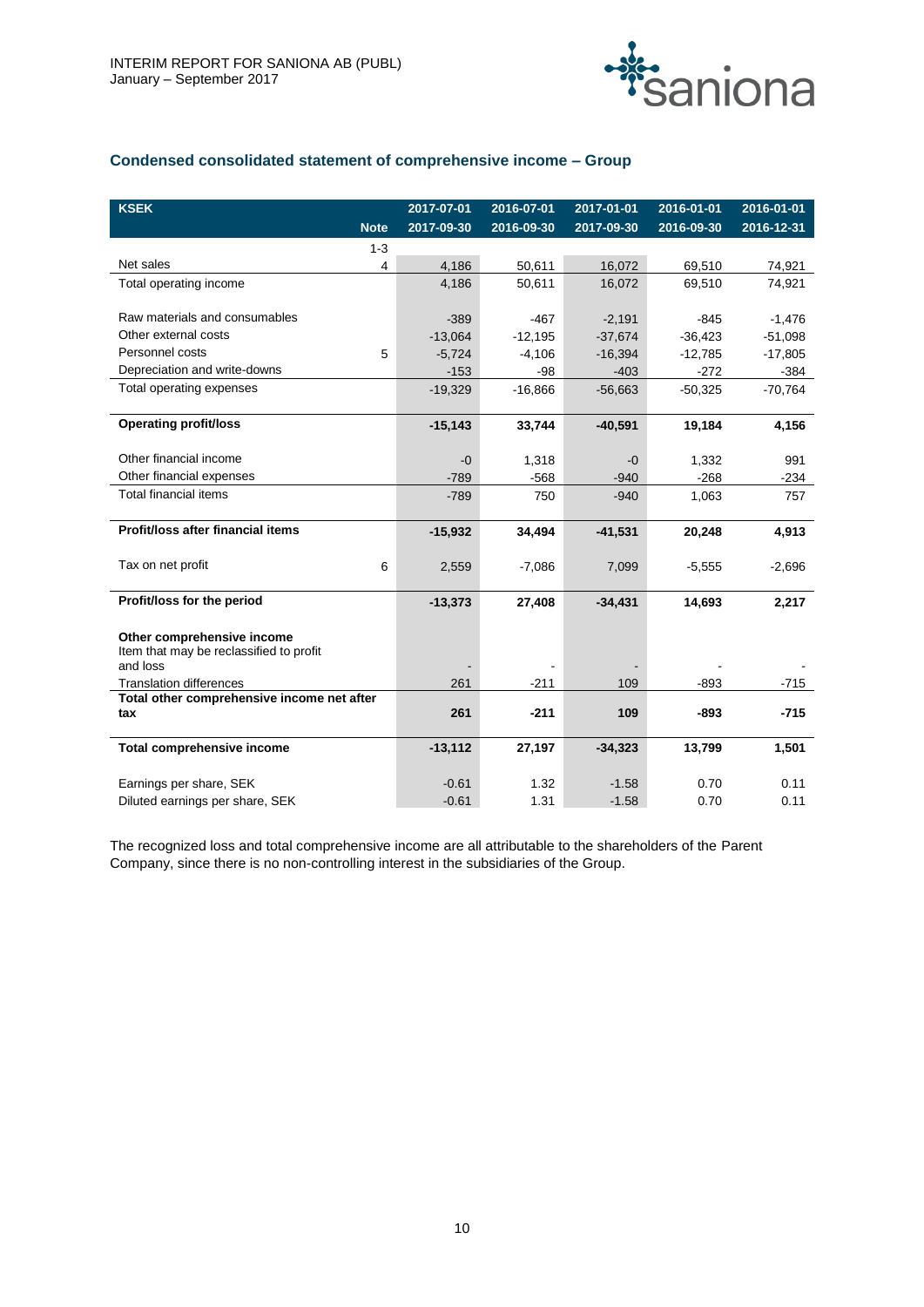

# **Condensed consolidated statement of financial position – Group**

| <b>KSEK</b>                             | <b>Note</b> | 2017-09-30  | 2016-09-30  | 2016-12-31 |
|-----------------------------------------|-------------|-------------|-------------|------------|
|                                         | $1 - 3$     |             |             |            |
| <b>ASSETS</b>                           |             |             |             |            |
| Fixtures, fittings, tools and equipment |             | 1,439       | 794         | 1,184      |
| Tangible assets                         |             | 1,439       | 794         | 1,184      |
|                                         |             |             |             |            |
| Non-current tax assets                  | 6           | 7,070       | 0           | 0          |
| Investments in associates               | 9           | 331         | 403         | 0          |
| Other long-term receivables             |             | 6,278       | 1,125       | 1,419      |
| Deferred tax                            |             | 100         | 150         | 100        |
| <b>Financial assets</b>                 |             | 13,778      | 1,677       | 1,519      |
| <b>Non-current assets</b>               |             | 15,218      | 2,471       | 2,703      |
| Trade receivables                       |             | 3,092       | 7,990       | 12,260     |
| <b>Current tax assets</b>               | 6           | $\mathbf 0$ | 6,450       | 0          |
| Other receivables                       |             | 3,867       | 1,822       | 1,880      |
| Prepayments and accrued income          |             | 2,496       | 484         | 665        |
| <b>Current receivables</b>              |             | 9,456       | 16,746      | 14,804     |
| Cash and cash equivalent                |             | 40,869      | 63,695      | 53,261     |
| <b>Current assets</b>                   |             | 50,324      | 80,442      | 68,066     |
| <b>Total assets</b>                     |             | 65,542      | 82,913      | 70,769     |
| <b>EQUITY AND LIABILITIES</b>           |             |             |             |            |
| Share capital                           |             | 1,088       | 1,042       | 1,042      |
| Additional paid in capital              |             | 116,452     | 83,323      | 83,323     |
| Retained earnings                       |             | $-29,448$   | $-31,547$   | $-31,896$  |
| Currency translation reserve            |             | $-325$      | $-612$      | -434       |
| Profit/loss for the period              |             | $-34,431$   | 14,693      | 2,217      |
| <b>Equity</b>                           |             | 53,335      | 66,900      | 54,252     |
| Prepayments from customers              |             | 968         | $\mathbf 0$ | 3,006      |
| Trade payables                          |             | 4,545       | 9,855       | 6,225      |
| <b>Current tax liabilities</b>          |             | 1,598       | 4,473       | 1,600      |
| Other payables                          |             | 433         | 1           | 434        |
| Accrued expenses and deferred income    |             | 4,662       | 1,685       | 5,252      |
| <b>Current liabilities</b>              |             | 12,207      | 16,013      | 16,517     |
| <b>Total liabilities</b>                |             | 12,207      | 16,013      | 16,517     |
| <b>Total equity and liabilities</b>     |             | 65,542      | 82,913      | 70,769     |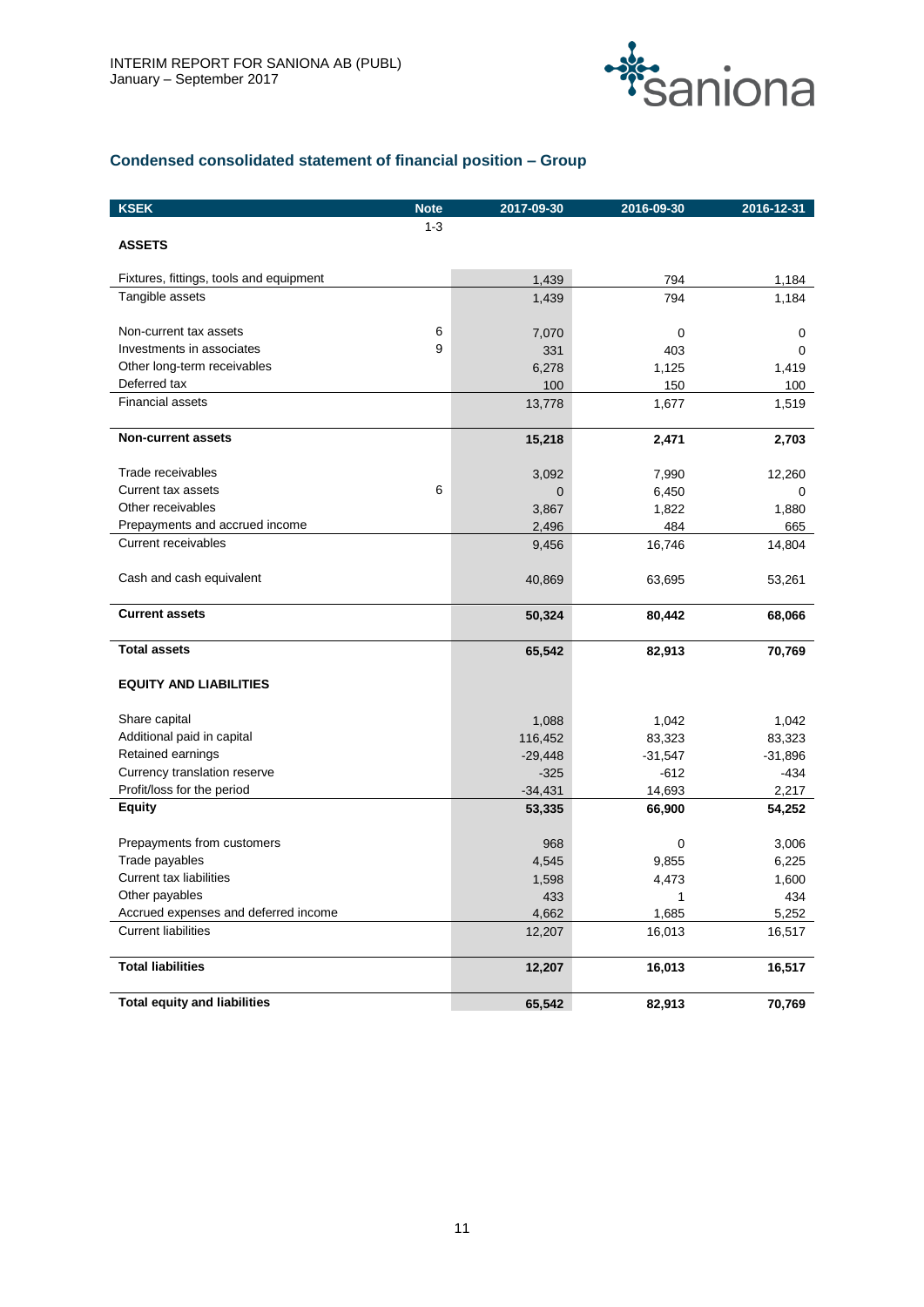

# **Condensed consolidated statement of changes in equity – Group**

|                                                                         | <b>Number of</b><br>shares | <b>Share</b><br>capital | <b>Additional</b><br>paid in<br>capital | <b>Translation</b><br>reserves | <b>Retained</b><br>earnings | Share-<br>holders'<br>equity |
|-------------------------------------------------------------------------|----------------------------|-------------------------|-----------------------------------------|--------------------------------|-----------------------------|------------------------------|
| <b>January 1, 2016</b>                                                  | 20,841,467                 | 1,042                   | 83,323                                  | 282                            | $-31,704$                   | 52,943                       |
| <b>Comprehensive income</b>                                             |                            |                         |                                         |                                |                             |                              |
| Profit/loss for the year                                                |                            |                         |                                         |                                | 14,693                      | 14,693                       |
| Other comprehensive income:                                             |                            |                         |                                         |                                |                             | 0                            |
| <b>Translation differences</b>                                          |                            |                         |                                         | $-893$                         |                             | -893                         |
| Total comprehensive income                                              |                            |                         |                                         | -893                           | 14,693                      | 13,799                       |
| <b>Transactions with owners</b><br>Share-based compensation<br>expenses |                            |                         |                                         |                                | 157                         | 157                          |
| Total transactions with owners                                          | $\mathbf 0$                | $\mathbf 0$             | $\pmb{0}$                               | $\mathbf 0$                    | 157                         | 157                          |
| September 30, 2016                                                      | 20,841,467                 | 1,042                   | 83,323                                  | $-612$                         | $-16,854$                   | 66,900                       |
| October 1, 2016                                                         | 20,841,467                 | 1.042                   | 83,323                                  | $-612$                         | $-16,854$                   | 66,900                       |
| <b>Comprehensive income</b>                                             |                            |                         |                                         |                                |                             |                              |
| Profit/loss for the year                                                |                            |                         |                                         |                                | $-12,476$                   | $-12,476$                    |
| Other comprehensive income:                                             |                            |                         |                                         |                                |                             | 0                            |
| <b>Translation differences</b>                                          |                            |                         |                                         | 178                            |                             | 178                          |
| Total comprehensive income                                              |                            |                         |                                         | 178                            | $-12,476$                   | $-12,298$                    |
| <b>Transactions with owners</b><br>Share-based compensation             |                            |                         |                                         |                                |                             |                              |
| expenses                                                                |                            |                         |                                         |                                | 53                          | 53                           |
| Dividends paid                                                          |                            |                         |                                         |                                | $-403$                      | $-403$                       |
| Total transactions with owners                                          | $\mathbf 0$                | $\pmb{0}$               | $\pmb{0}$                               | $\mathbf 0$                    | $-349$                      | -349                         |
| December 31, 2016                                                       | 20,841,467                 | 1,042                   | 83,323                                  | -434                           | $-29,680$                   | 54,252                       |
|                                                                         |                            |                         |                                         |                                |                             |                              |
| <b>January 1, 2017</b>                                                  | 20,841,467                 | 1,042                   | 83,323                                  | $-434$                         | $-29,680$                   | 54,252                       |
| <b>Comprehensive income</b>                                             |                            |                         |                                         |                                |                             |                              |
| Profit/loss for the year                                                |                            |                         |                                         |                                | $-34,431$                   | $-34,431$                    |
| Other comprehensive income:                                             |                            |                         |                                         |                                |                             | $\mathbf 0$                  |
| <b>Translation differences</b>                                          |                            |                         |                                         | 109                            |                             | 109                          |
| Total comprehensive income                                              |                            |                         |                                         | 109                            | $-34,431$                   | $-34,323$                    |
| <b>Transactions with owners</b>                                         |                            |                         |                                         |                                |                             |                              |
| Shares issued for cash<br>Expenses related to capital                   | 921,053                    | 46                      | 34,954                                  |                                |                             | 35,000                       |
| increase                                                                |                            |                         | $-1,825$                                |                                |                             | $-1,825$                     |
| Share-based compensation<br>expenses                                    |                            |                         |                                         |                                | 231                         | 231                          |
| <b>Total transactions with</b>                                          |                            |                         |                                         |                                |                             |                              |
| owners                                                                  | 921,053                    | 46                      | 33,129                                  | 0                              | 231                         | 33,406                       |
| September 30, 2017                                                      | 21,762,520                 | 1,088                   | 116,452                                 | $-325$                         | $-63,880$                   | 53,335                       |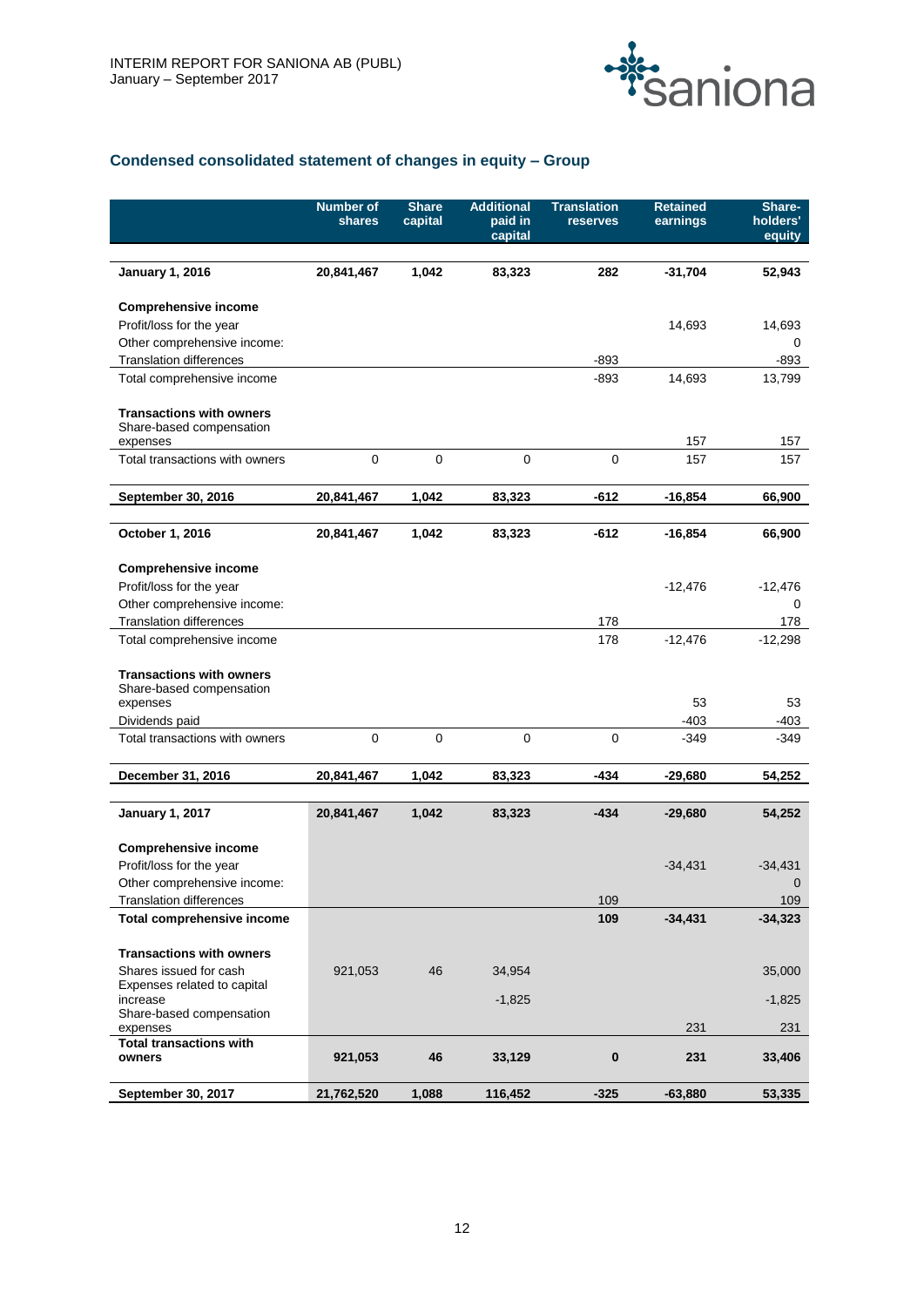

# **Condensed consolidated statement of cash flows – Group**

| <b>KSEK</b><br><b>Note</b>                                    | 2017-07-01<br>2017-09-30 | 2016-07-01<br>2016-09-30 | 2017-01-01<br>2017-09-30 | 2016-01-01<br>2016-09-30 | 2016-01-01<br>2016-12-31 |
|---------------------------------------------------------------|--------------------------|--------------------------|--------------------------|--------------------------|--------------------------|
|                                                               |                          |                          |                          |                          |                          |
| Operating loss before financial items                         | $-15,143$                | 33,744                   | $-40,591$                | 19,184                   | 4,156                    |
| Depreciation                                                  | 153                      | 98                       | 403                      | 272                      | 384                      |
| Changes in working capital                                    | $-1,035$                 | $-7,166$                 | 8,138                    | $-2,649$                 | 2,656                    |
| Cash flow from operating activities<br>before financial items | $-16,024$                | 26,677                   | $-32,050$                | 16,808                   | 7,196                    |
| Interest income received                                      | $\Omega$                 | 1,318                    | $\Omega$                 | 1,332                    | 991                      |
| Interest expenses paid                                        | $-789$                   | $-568$                   | $-940$                   | $-268$                   | $-234$                   |
| Cash flow from operating activities                           | $-16,813$                | 27,427                   | $-32,990$                | 17,871                   | 7,953                    |
|                                                               |                          |                          |                          |                          |                          |
| <b>Investing activities</b>                                   |                          |                          |                          |                          |                          |
| Investment in tangible assets                                 | $-107$                   | $-177$                   | $-658$                   | $-313$                   | $-816$                   |
| Investments in subsidiaries                                   | $\Omega$                 | $-12$                    | $-331$                   | $-403$                   | 0                        |
| Investment in other financial assets                          | $-7,349$                 | 2,612                    | $-11,929$                | 273                      | 0                        |
| Cash flow from investing activities                           | $-7,456$                 | 2,424                    | $-12,918$                | $-443$                   | $-816$                   |
|                                                               |                          |                          |                          |                          |                          |
| <b>Financing activities</b>                                   |                          |                          |                          |                          |                          |
| New share issue                                               | $\overline{0}$           | 0                        | 33,175                   | $\Omega$                 | 0                        |
| Dividends paid                                                | 0                        | 0                        | $\Omega$                 | 0                        | $-403$                   |
| Cash flow from financing activities                           | $\bf{0}$                 | $\bf{0}$                 | 33,175                   | $\bf{0}$                 | $-403$                   |
|                                                               |                          |                          |                          |                          |                          |
| Cash flow for the period                                      | $-24,269$                | 29,851                   | $-12,733$                | 17,428                   | 6,735                    |
| Cash and cash equivalents at<br>beginning of period           | 64,752                   | 34,002                   | 53,261                   | 47,004                   | 47,004                   |
| Exchange rate adjustments                                     | 386                      | $-157$                   | 340                      | $-736$                   | $-477$                   |
| Cash and cash equivalents at end of<br>period                 | 40,869                   | 63,695                   | 40,869                   | 63,695                   | 53,261                   |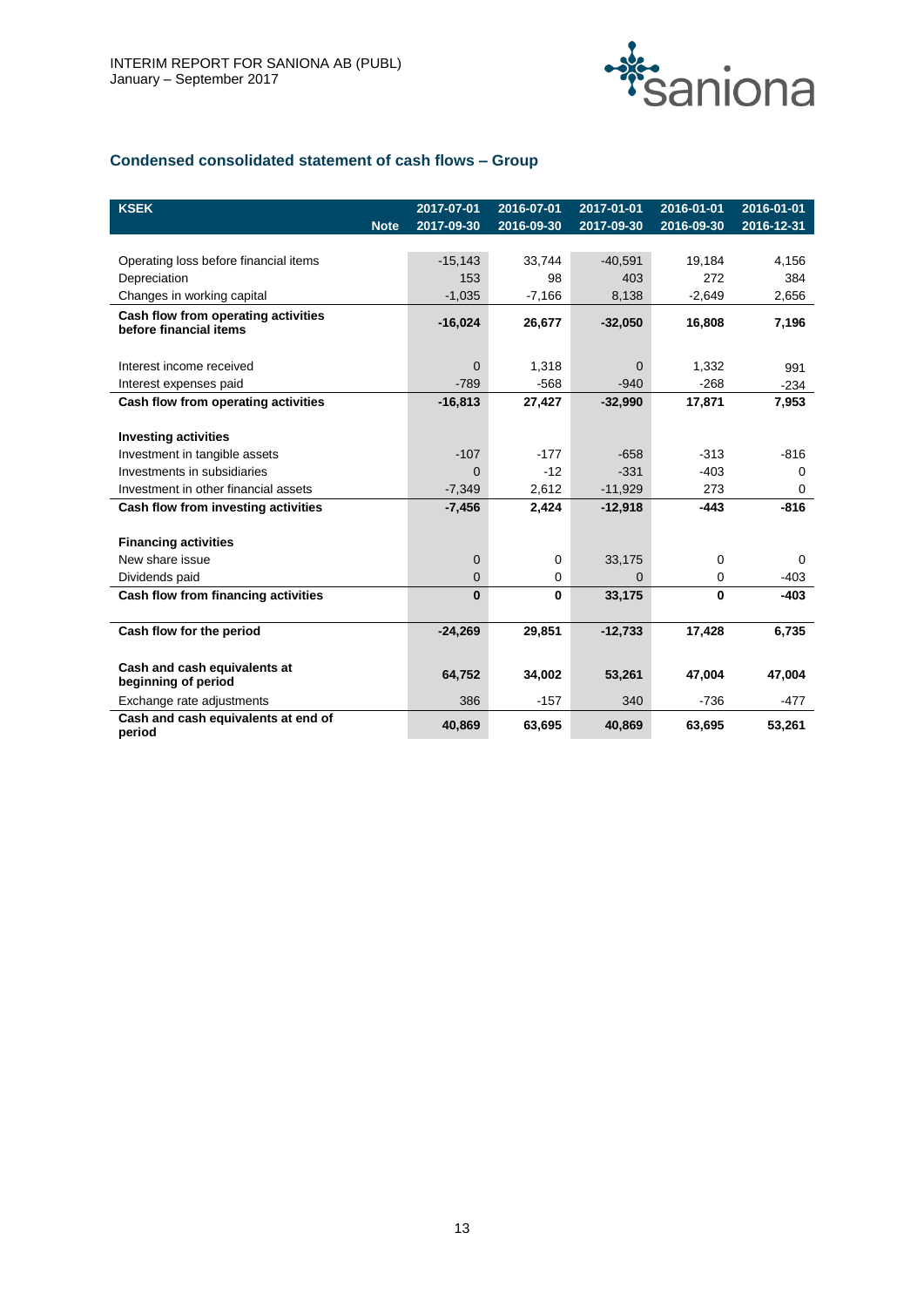

# **Statement of income – Parent Company**

| <b>KSEK</b>                       | 2017-07-01 | 2016-07-01 | 2017-01-01   | 2016-01-01 | 2016-01-01 |
|-----------------------------------|------------|------------|--------------|------------|------------|
| <b>Note</b>                       | 2017-09-30 | 2016-09-30 | 2017-09-30   | 2016-09-30 | 2016-12-31 |
| $1 - 3$                           |            |            |              |            |            |
| Net sales                         | 0          | 0          | $\mathbf{0}$ | 0          | 0          |
| Total operating income            | 0          | 0          | $\Omega$     | 0          | $\Omega$   |
|                                   |            |            |              |            |            |
| Raw materials and consumables     | -6         | 0          | $-16$        | 0          | -3         |
| Other external costs              | $-994$     | $-2,510$   | $-5,689$     | $-4,640$   | $-6,758$   |
| Personnel costs                   | $-313$     | $-224$     | $-927$       | -744       | $-1,033$   |
| Total operating expenses          | $-1,313$   | $-2,734$   | $-6,632$     | $-5,384$   | $-7,794$   |
|                                   |            |            |              |            |            |
| <b>Operating profit/loss</b>      | $-1,313$   | $-2,734$   | $-6,632$     | $-5,384$   | -7,794     |
|                                   |            |            |              |            |            |
| Other financial income            | 290        | 192        | 742          | 524        | 749        |
| Other financial expenses          | $-111$     | $-136$     | $-208$       | $-252$     | -298       |
| Total financial items             | 179        | 57         | 533          | 272        | 450        |
|                                   |            |            |              |            |            |
| Profit/loss after financial items | $-1,134$   | $-2,678$   | $-6,099$     | $-5,111$   | $-7,344$   |
|                                   |            |            |              |            |            |
| Tax on net profit                 | 0          | 0          | $\mathbf 0$  | 0          | $\Omega$   |
| Profit/loss                       | $-1,134$   | $-2,678$   | $-6,099$     | $-5,111$   | $-7,344$   |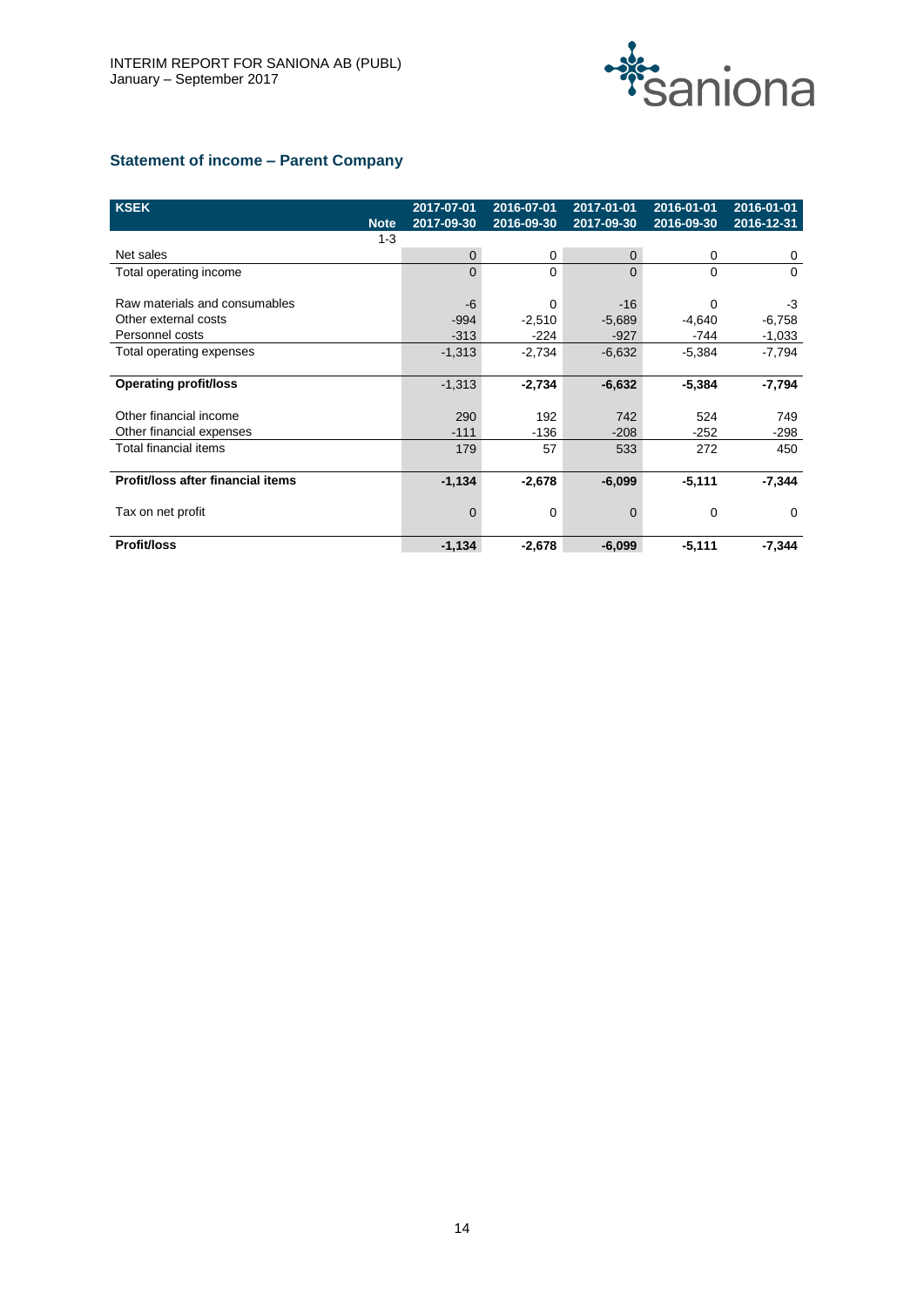

# **Balance Sheet – Parent Company**

| <b>KSEK</b>                              | <b>Note</b> | 2017-09-30     | 2016-09-30 | 2016-12-31 |
|------------------------------------------|-------------|----------------|------------|------------|
| <b>ASSETS</b>                            |             |                |            |            |
| Investment in subsidiaries (Saniona A/S) |             | 11,832         | 11,832     | 11,832     |
| Investment in other subsidiaries         | 9           | 331            | 403        | 0          |
| <b>Financial assets</b>                  |             | 12,162         | 12,234     | 11,832     |
| <b>Non-current assets</b>                |             | 12,162         | 12,234     | 11,832     |
| Receivables from group companies         |             | 68,741         | 44,826     | 45,076     |
| Other receivables                        |             | 278            | 554        | 437        |
| Prepayments and accrued income           |             | 223            | 72         | 270        |
| <b>Current receivables</b>               |             | 69,242         | 45,453     | 45,783     |
| Cash and cash equivalent                 |             | 18,641         | 18,809     | 15,355     |
| <b>Current assets</b>                    |             | 87,882         | 64,262     | 61,138     |
| <b>Total assets</b>                      |             | 100,045        | 76,496     | 72,969     |
| <b>EQUITY AND LIABILITIES</b>            |             |                |            |            |
| Restricted equity                        |             |                |            |            |
| Share capital                            |             | 1,088          | 1,042      | 1,042      |
| Unrestricted equity                      |             |                |            |            |
| Additional paid in capital               |             | 114,941        | 81,812     | 81,812     |
| Retained earnings                        |             | $-10,318$      | $-2,572$   | $-2,975$   |
| Profit for the period                    |             | $-6,099$       | $-5,111$   | $-7,344$   |
| <b>Equity</b>                            |             | 99,611         | 75,171     | 72,535     |
| Trade payables                           |             | $\overline{0}$ | 1,324      | $\Omega$   |
| Other payables                           |             | 433            |            | 434        |
| <b>Current liabilities</b>               |             | 433            | 1,325      | 434        |
| <b>Total liabilities</b>                 |             | 433            | 1,325      | 434        |
| <b>Total equity and liabilities</b>      |             | 100,045        | 76,496     | 72,969     |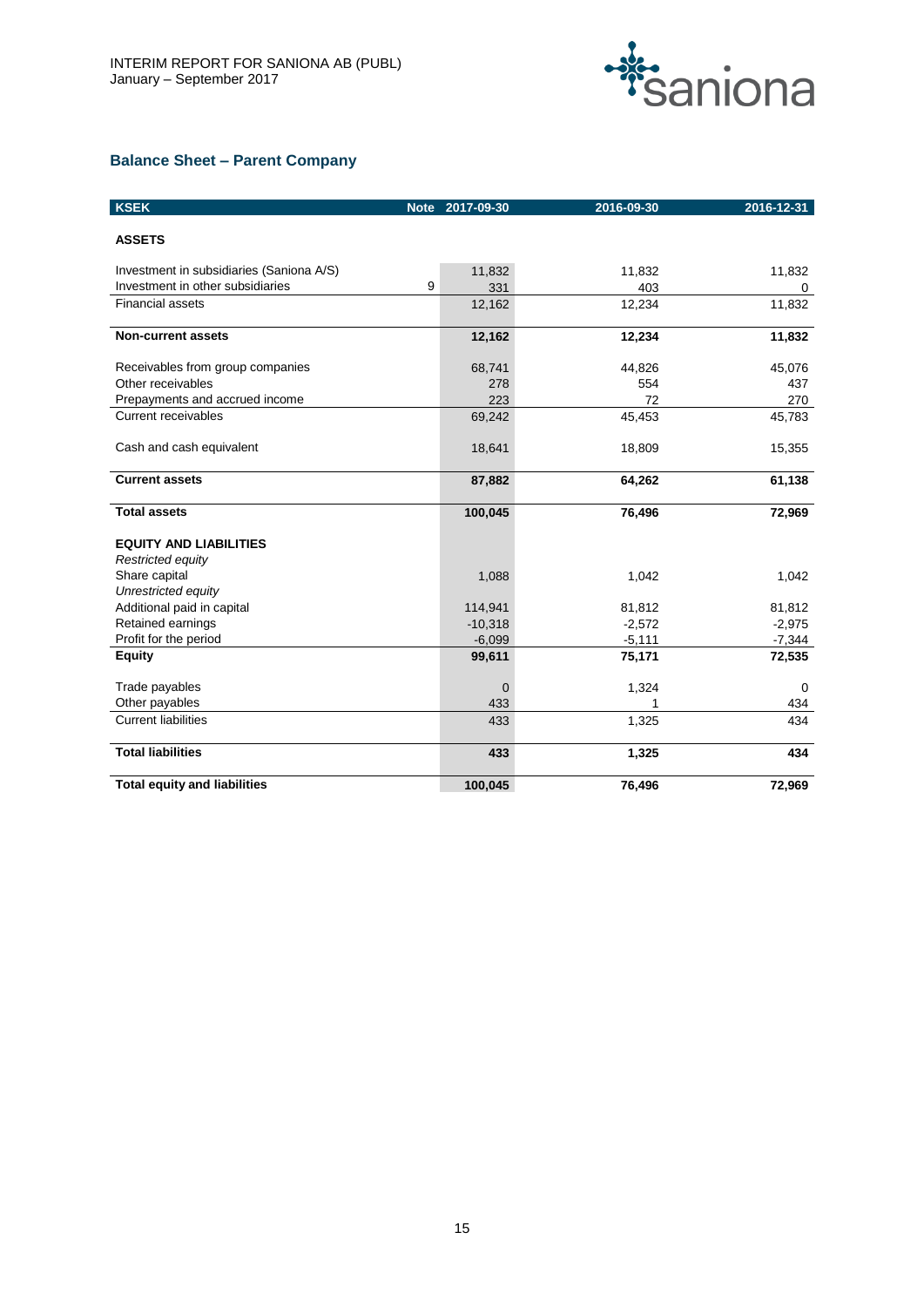

# **Notes**

# **Note 1 General Information**

Saniona AB (publ), Corporate Registration Number 556962-5345, the Parent Company and its subsidiaries, collectively the Group, is a publicly listed research and development company focused on drugs for diseases of the central nervous system, autoimmune diseases, metabolic diseases and treatment of pain. The Parent Company is a limited liability company registered in the municipality of Malmö in the county of Skåne, Sweden. The address of the head office is Baltorpvej 154, DK-2750 Ballerup, Denmark. Saniona is listed at Nasdaq Stockholm Small Cap. The Parent Company's share is traded under the ticker SANION and the ISIN code SE0005794617.

# **Note 2 Significant accounting policies**

The interim report has been prepared in accordance with IAS 34 Interim reporting. The Group applies the International Financial Reporting Standards (IFRS) and interpretations of IFRS IC as adopted by the EU, the Annual Accounts Act and the Financial Reporting Board's recommendation RFR 1, Supplementary Accounting Rules for Groups.

The condensed consolidated financial statements have been prepared under the historical cost convention, except in the case of certain financial assets and liabilities, which are measured at fair value. The condensed consolidated financial statements are presented in Swedish kronor (SEK) which is also the functional currency of the Parent Company.

The applied accounting principles are in accordance with those described in the Annual Report for 2016. More detailed information about the Group's and the Parent Company's accounting and valuation principles can be found in the Annual Report for 2016, which is available o[n www.saniona.com.](http://www.saniona.com/) New and amended standards and interpretations implemented as of January 1, 2017, has not had any significant impact on the Group's financial statements.

Disclosures in accordance with IAS 34 Interim Financial Reporting are presented either in the notes or elsewhere in the interim report.

# **Note 3 Financial assets and liabilities**

**All financial asset and financial liabilities, except for the investment in Cadent Therapeutics as described below, are classified as 'Loans and receivables' respectively 'Other financial liabilities'. These financial instruments are measured at amortized cost and the carrying amount is a reasonable approximation of fair value. There has been no fair value adjustment of the financial assets in 2016 and 2017.**

**The Group owns 7% of the share capital of Cadent Therapeutics. Cadent Therapeutics merged in March 2017 with Ataxion, which was formed by Saniona, Atlas Venture and the management of Ataxion in 2013 as a spin-out from Saniona. Saniona received shares in Ataxion in return for certain knowhow and patents in relation to Saniona's ataxia program. The specific assets of Saniona had a carrying and fair value amount 0 at the time of formation of Ataxion and the investments made by the other parties were insignificant. The merged company Cadent Therapeutics is today developing the Ataxia-program. Considering the significant risk and duration of the development period related to the development of pharmaceutical products, management has concluded that the future economic benefits cannot be estimated with sufficient certainty until Cadent Therapeutics is sold or public listed or the project has been finalized and the necessary regulatory final approval of the product has been obtained. Accordingly, the value of Cadent Therapeutics is measured at costs since the fair value cannot be determined reliable.**

# **Note 4 Segment reporting**

The Group is managed as a single business unit. The basis for identifying reportable segments is the internal reporting as reported to and followed up by the highest executive decision maker. The Group has identified the highest executive decision maker as the CEO. The internal management and reporting structure comprises only one business unit, and the Group therefore has only one operating segment, for which reason no segment information is provided.

# **Note 5: Share based payments**

Share-based compensation expenses for the first nine months of 2017 totalled SEK 231 (156) thousand. The Group accounts for share-based compensation by recognizing compensation expenses related to share-based instruments granted to the management, employees and consultants in the income statement. Such compensation expenses represent the fair market values of warrants granted and do not represent actual cash expenditures.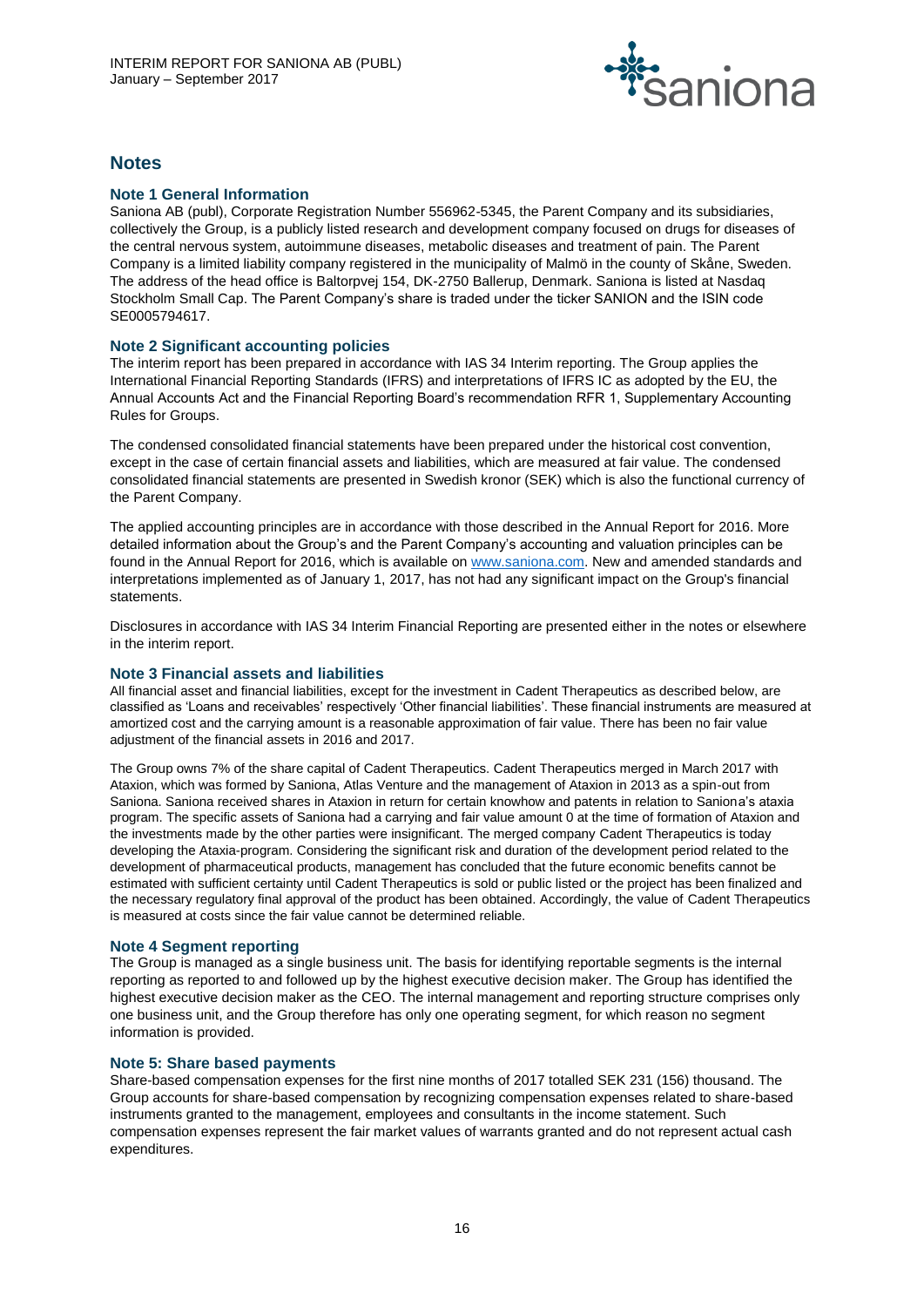

|                                  | <b>Options granted in</b><br>2015 | <b>Options granted in</b><br>2017 | <b>Total</b> |
|----------------------------------|-----------------------------------|-----------------------------------|--------------|
| Share-based payment              |                                   |                                   |              |
| Outstanding at 1 January 2017    | 64.000                            | $\overline{\phantom{0}}$          | 64.000       |
| Granted during the period        | -                                 | 38.750                            | 38.750       |
| Outstanding at 30 September 2017 | 64.000                            | 38.750                            | 102.750      |

**If all issued warrants are exercised for subscription of new shares, the Parent Company's will issue a total of 102,750 new shares corresponding to a dilution of approximately 0.47%. The fair value of the options was determined to be SEK 13.13 per option for the 2015 program and SEK 29.48 per option for the 2017 using the Black-Scholes model. T**he data below has been used for the calculation.

| <b>Employee incentive program</b>                     | 2015       | 2017       |
|-------------------------------------------------------|------------|------------|
|                                                       |            |            |
| <b>Allotted options</b>                               | 64,000     | 38,750     |
| Fair value per option (SEK)                           | 13.13      | 29.48      |
| Share price for underlying shares (SEK)               | 19.90      | 45.50      |
| <b>Subscription price (SEK)</b>                       | 20.72      | 41.13      |
| <b>Vesting period</b>                                 | 4 years    | 4 years    |
| Estimated life of the option                          | 4.50 years | 5.50 years |
| Risk-free interest rate during the life of the option | 0.2257%    | $-0.0584%$ |
| Assumed volatility*                                   | 91.29%     | 76.75%     |
| <b>Expected dividends</b>                             | 0          |            |

\* The volatility equals the historical volatility for the longest period where trading activity is available (for the period since listing at AktieTorget on April 22, 2014 to date of grant).

Option granted in 2015 entitle the holder to acquire one new share in Saniona for a subscription price of SEK 20.72. The options are earned gradually over a period of 48 months. Holders can take advantage of assigned and earned stock options during 30 days from the day following the publication of the Group's quarterly reports, or in the case of full-year, full-year report, for the first time after publication of the quarterly report for the first quarter of 2018 and last time after publication of the quarterly report for the third quarter of 2019. A more detailed description can be found in the annual report for 2016.

Allotment of 38,750 took place in July 2017. Option granted in 2017 entitle the holder to acquire one new share in Saniona for a subscription price of SEK 41.13. The options are earned gradually over a period of 48 months. Holders can take advantage of assigned and earned stock options during 30 days from the day following the publication of the Group's quarterly reports, or in the case of full-year, full-year report, for the first time after publication of the quarterly report for the first quarter of 2021 and last time after publication of the quarterly report for the third quarter of 2022.

#### **Note 6 Income tax and deferred tax subsidiaries in Denmark**

Tax on income for the year, consisting of the year's current tax and deferred tax, is recognized in the income statement to the extent that it relates to the income or loss for the period and in other comprehensive income or equity to the extent that it relates thereto.

The Group recognized a tax income of KSEK 7,099 (-5,555) during the first nine months of 2017. This amount has been recognized under non-current tax assets in accordance to the accounting policies described below.

Under the Danish R&D tax credit scheme (Skattekreditordningen), loss-making R&D entities can obtain a tax credit which is equal to the tax value of the incurred research and development expenses. The tax credit is payable in November in the following financial year. In 2016 and 2017, the R&D expense tax-base is capped to DKK 25 million equal to a tax credit of DKK 5.5 million at a tax rate of 22%. Research and development taxcredits under the Danish R&D tax credit scheme is recognized in the income statement to the extent that it relates to the research and development expenses for the period and Saniona expects to fulfil the requirement for tax credit for the year. The tax credit under the Danish R&D tax credit scheme is recognized in the balance sheet under current tax assets if payable within 12 months and under non-current tax assets if payable after 12 months. As of September 30, 2017, the Group had no current tax asset and KSEK 7,099 in non-current tax asset, which will be payable in November 2018. As of September 30, 2016, the Group had KSEK 6,450 in current tax asset, which was paid in November 2016, whereas it had no non-current tax assets.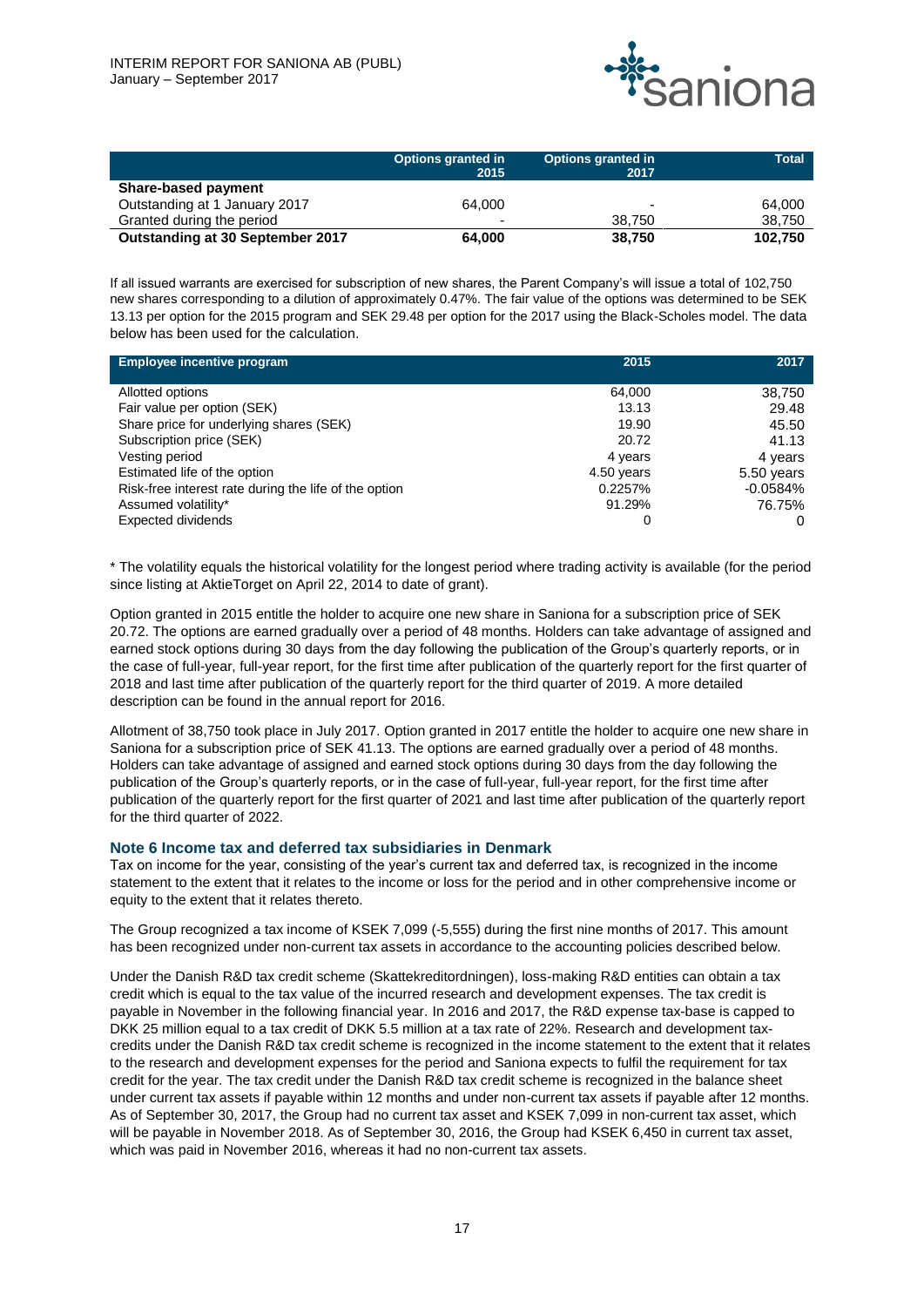

# **Note 7 Pledged assets and contingent liabilities**

The Group has provided a guarantee of KSEK 50 (50) to Euroclear. The Parent Company has provided a guarantee to the subsidiary Saniona A/S to ensure that Saniona A/S will be able to pay its creditors as the obligations fall due for the period until June 30, 2018. Saniona A/S had no external net debt as of September 30, 2017.

# **Note 8 Related parties**

Related parties comprise the Group's Executive Management, Board of Directors and companies within the Group. Apart from intercompany transaction, there has been no transaction with related parties during 2016 and 2017.

# **Note 9 Investment in Scandion Oncology**

On May 3, 2017, Saniona participated in formation of a new company, Scandion Oncology A/S. The investment of TSEK 331 (51% of Scandion Oncology A/S) has been recorded in the Saniona AB's and the Groups balance sheet under Investment in Subsidiaries. As of September 30, 2017, Saniona AB owns 51% of Scandion Oncology A/S. The remaining 49% of the shares are owned by the three co-founders of Scandion Oncology A/S. As of September 30, 2017, the financial statements of Scandion Oncology A/S is assessed to be non-material for the Saniona Group. Saniona Group has no further obligations toward Scandion Oncology A/S. The financial statements of Scandion Oncology A/S have not been subject to consolidation in the Group as of September 30, 2017. The reason is that the purchase price of TSEKK 331 as well as the financial statements of Scandion Oncology, which currently is not operative, is considered as non-material for the financial statements and financial position of Saniona as of September 2017.

#### **Note 10 NeuroSearch**

On July 4, 2017, Saniona acquired NeuroSearch's remaining interest in the preclinical and clinical assets, which Saniona acquired from NeuroSearch during the period 2012-2016. According to the previous agreements, Saniona was obliged to pay NeuroSearch a milestone payment of EUR 400,000 when the first preclinical program was tested in humans. In addition, Saniona was obliged to pay royalties on its product sales or a percentage of its licensing income in relation to the acquired clinical assets including the clinical development compounds, tesofensine and NS2359. According to the new agreement, Saniona has paid NeuroSearch a onetime cash payment of DKK 5.5 million. Following this, Saniona has no additional payment obligations to NeuroSearch. Saniona estimates that the onetime cash payment of DKK 5.5 million would have been payable to NeuroSearch with a four-year period under the previous agreements. Therefore, the amount will be expensed over a four-year period starting July 1, 2017.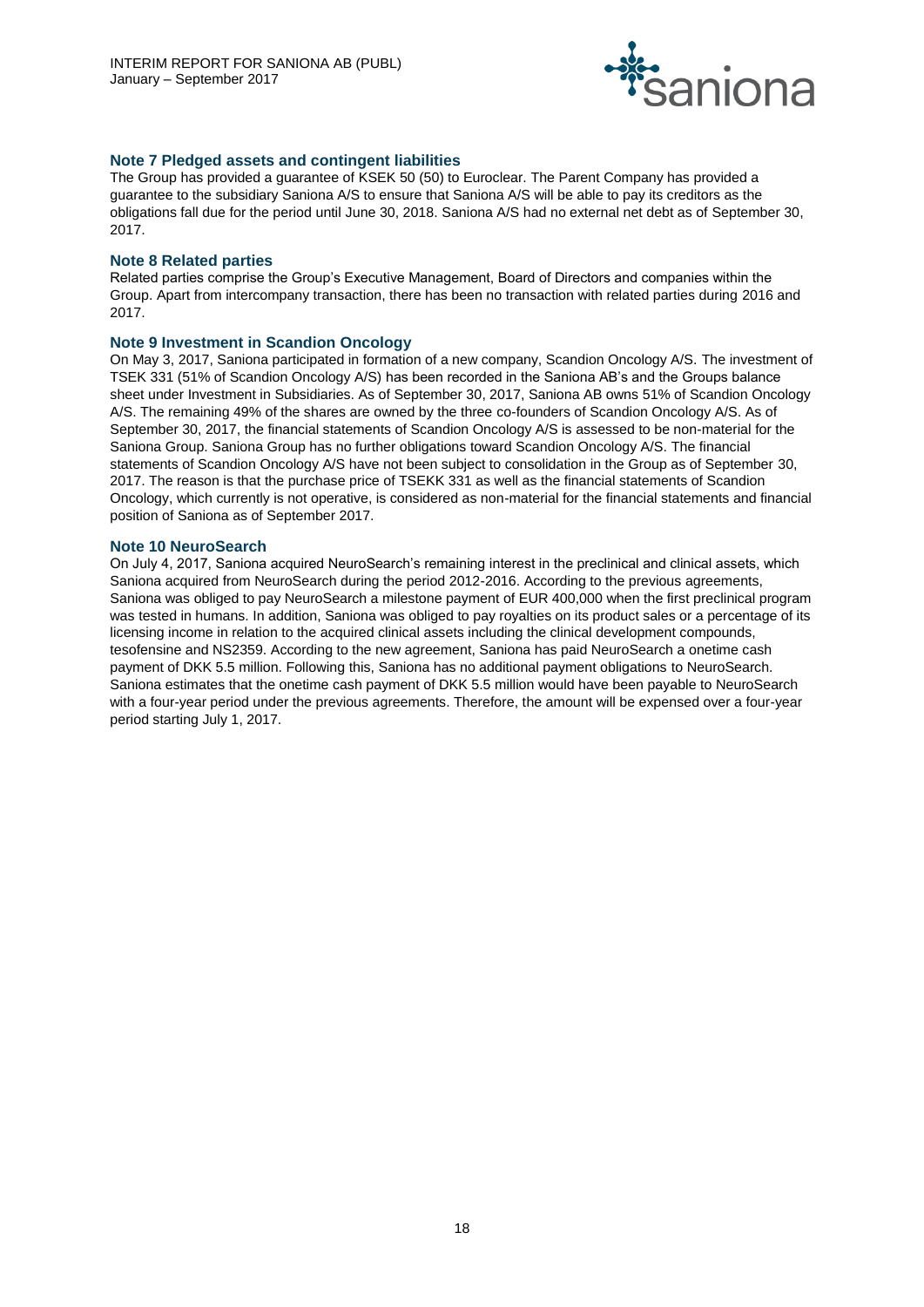

# **Business terms - glossary**

#### **Alzheimer's disease**

A chronic neurodegenerative disease that usually starts slowly and gets worse over time and accounts for 60% to 70% of cases of dementia. As the disease advances, symptoms can include problems with language, disorientation (including easily getting lost), mood swings, loss of motivation, not managing self-care, and behavioural issues. Gradually, body functions are lost, ultimately leading to death. The cause for most Alzheimer's cases is still mostly unknown except for 1% to 5% of cases where genetic differences have been identified. Several competing hypotheses exist trying to explain the cause of the disease.

# **AN761**

A small molecule which is designed to open (agonize) nicotinic α7 channels. Nicotinic α7 channels are expressed in various CNS tissue and are believed to be key mediators of cognitive processes. AN761 is a clinical candidate which may be a fast follower in a breakthrough drug class for treatment of cognition deficits in schizophrenia and Alzheimer's disease.

#### **AN788**

A unique dual (serotonin-dopamine) reuptake inhibitor which represents a novel clinical candidate for second line treatment of Major Depressive Disorder. AN788 has been administered to healthy volunteers in a single ascending dose study and in a PET study, demonstrating orderly pharmacokinetics and attaining levels of occupancy at serotonin and dopamine transporters that support its potential as a second line treatment for treating residual symptoms in MDD, such us fatigue, excessive sleepiness and lack of interest.

#### **Ataxia**

A neurological sign consisting of lack of voluntary coordination of muscle movements. Ataxia is a non-specific clinical manifestation implying dysfunction of the parts of the nervous system that coordinate movement, such as the cerebellum. Several possible causes exist for these patterns of neurological dysfunction and they can be mild and short term or be symptoms of sever chronic diseases such as Friedreich's ataxia, which is an autosomal recessive inherited disease that causes progressive damage to the nervous system which manifests in initial symptoms of poor coordination that progresses until a wheelchair is required for mobility.

#### **Atlas Venture**

Atlas Venture Inc.

# **CNS**

Central Nervous System, a part of the nervous system consisting of the brain and spinal cord.

#### **Cocaine addiction**

The compulsive craving for use of cocaine despite adverse consequences.

# **CTA**

Clinical Trial Application which a pharmaceutical company file to EMA to obtain permission to ship and test an experimental drug in Europe before a marketing application for the drug has been approved. The approved application is called an Investigational New Drug (IND) in the US.

# **GABAA α2α3 program**

A small molecule program which is designed to positively modulate (PAM) GABA<sub>A</sub>  $\alpha$ 2 and GABA<sub>A</sub>  $\alpha$ 3 ion channels, which are expressed in various central and peripheral neurons and are believed to be key mediator in the control of pain signalling and the control of anxiety.

# **EMA**

European Medicines Agency

# **FDA**

US Food and Drug Administration

# **IK program**

A small molecule program which is designed to block (antagonize) IK channels, which are expressed by immune cells and believed to be key mediator of inflammation in auto inflammatory diseases such as inflammatory bowel disease, multiple sclerosis and Alzheimer's' disease.

# **IND**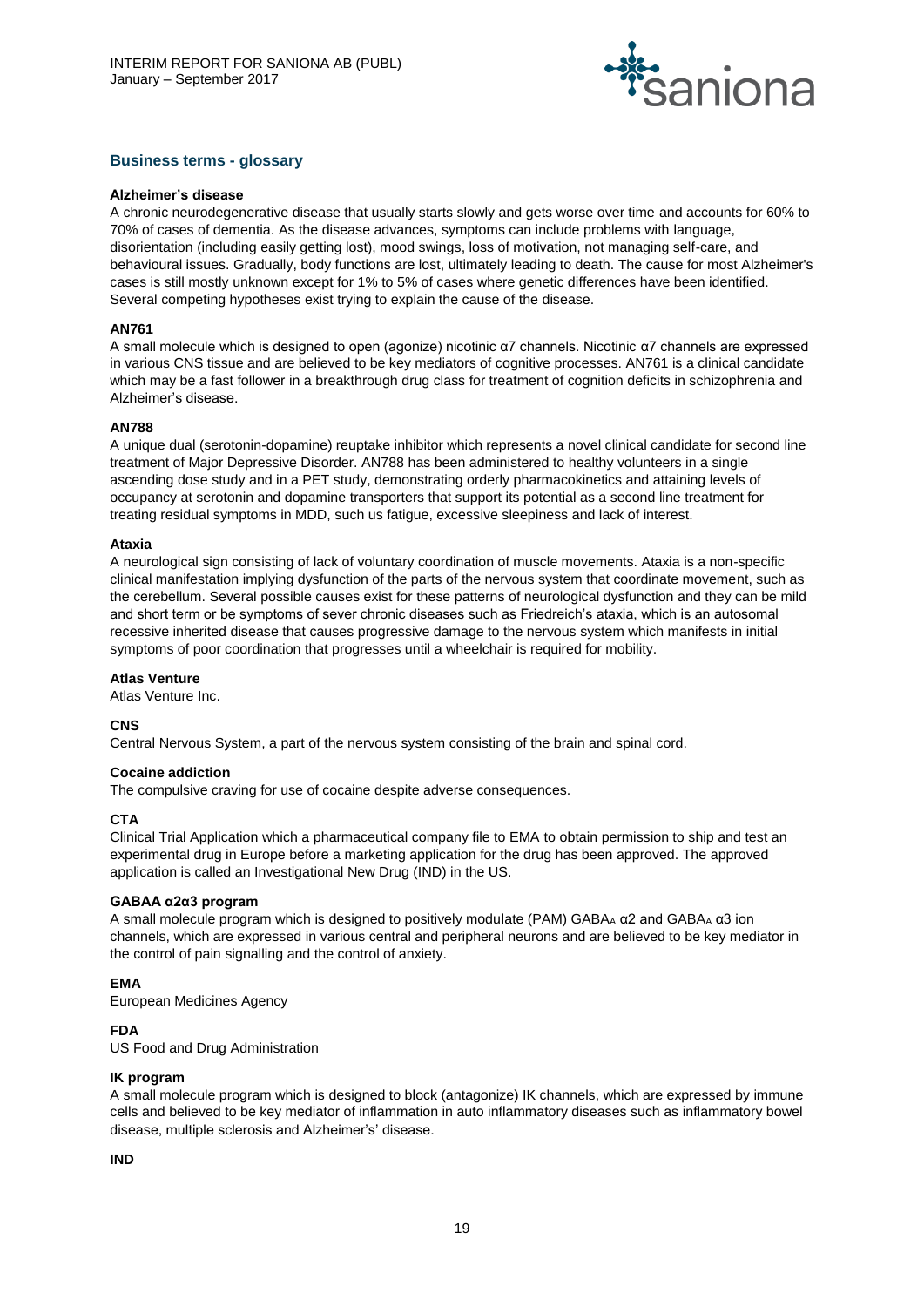

Investigational New Drug is a program by which a pharmaceutical company obtains permission to ship and test an experimental drug in the US before a marketing application for the drug has been approved. In Europe, the application is called a Clinical Trial Application (CTA).

### **Ion channel**

Channels or pores in cell membranes which is made up of unique protein classes. Ion channels controls muscles and nerves and are central to the function of the body by governing the passage of charged ions across cell membranes.

#### **Ion channel modulators**

A drug which modulates the function of ion channels by blocking or opening ion channels or by decreasing or increasing throughput of ion channels. Agonists opens ion channels, Antagonists blocks ion channels, PAMs (Positive Allosteric Modulators) increase throughput whereas NAMs (Negative Allosteric Modulators) decrease throughput of ion channels.

#### **Major Depressive Disorders**

A mental disorder characterized by a pervasive and persistent low mood that is accompanied by low self-esteem and by a loss of interest or pleasure in normally enjoyable activities.

#### **Medix**

Productos Medix, S.A de S.V.

#### **Multiple sclerosis**

A demyelinating disease in which the insulating covers of nerve cells in the brain and spinal cord are damaged by the immune system. This damage disrupts the ability of parts of the nervous system to communicate, resulting in a wide range of signs and symptoms including physical, mental, and sometimes psychiatric problems.

#### **Neuropathic pain**

Pain caused by damage or disease affecting the somatosensory nervous system. Central neuropathic pain is found in spinal cord injury, multiple sclerosis, and some strokes. Aside from diabetes (diabetic neuropathy) and other metabolic conditions, the common causes of painful peripheral neuropathies are herpes zoster infection, HIV-related neuropathies, nutritional deficiencies, toxins, remote manifestations of malignancies, immune mediated disorders and physical trauma to a nerve trunk. Neuropathic pain is also common in cancer as a direct result of cancer on peripheral nerves (*e.g.*, compression by a tumour), or as a side effect of chemotherapy, radiation injury or surgery. Neuropathic pain is often chronic and very difficult to manage with some 40-60% of people achieving only partial relief.

#### **NS2359**

A triple monoamine reuptake inhibitor, which blocks the reuptake of dopamine, norepinephrine, and serotonin in a similar manner to cocaine. However, NS2359 dissociates slowly from these transporters and has a long human half-life (up to 10 days) which makes frequent dosing unnecessary. NS2359's pharmacological profile means that it may be able to reduce cocaine withdrawal symptoms, reduce cocaine craving and reduce cocaine-induced euphoria. In preclinical trials, NS2359 has been shown to reduce the reinforcing effects of cocaine and may have effects on cue induced drug craving. Furthermore, human trials with NS2359 have shown that NS2359 has little or no abuse potential and does not have adverse interactions with cocaine. Thus, NS2359 is a promising clinical candidate for the treatment of cocaine dependence.

#### **Proximagen**

Proximagen Ltd. is wholly-owned by the Evenstad family's holding company, ACOVA.

# **Schizophrenia**

A mental disorder often characterized by abnormal social behaviour and failure to recognize what is real. Common symptoms include false beliefs, unclear or confused thinking, auditory hallucinations, reduced social engagement and emotional expression, and lack of motivation.

#### **Tesofensine**

A triple monoamine reuptake inhibitor, which is positioned for obesity and type 2 diabetes, two of the major global health problems. Tesofensine has been evaluated in Phase 1 and Phase 2 human clinical studies with the aim of investigating treatment potential with regards to obesity, Alzheimer's disease and Parkinson's disease. Tesofensine demonstrated strong weight reducing effects in Phase 2 clinical studies in obese patients.